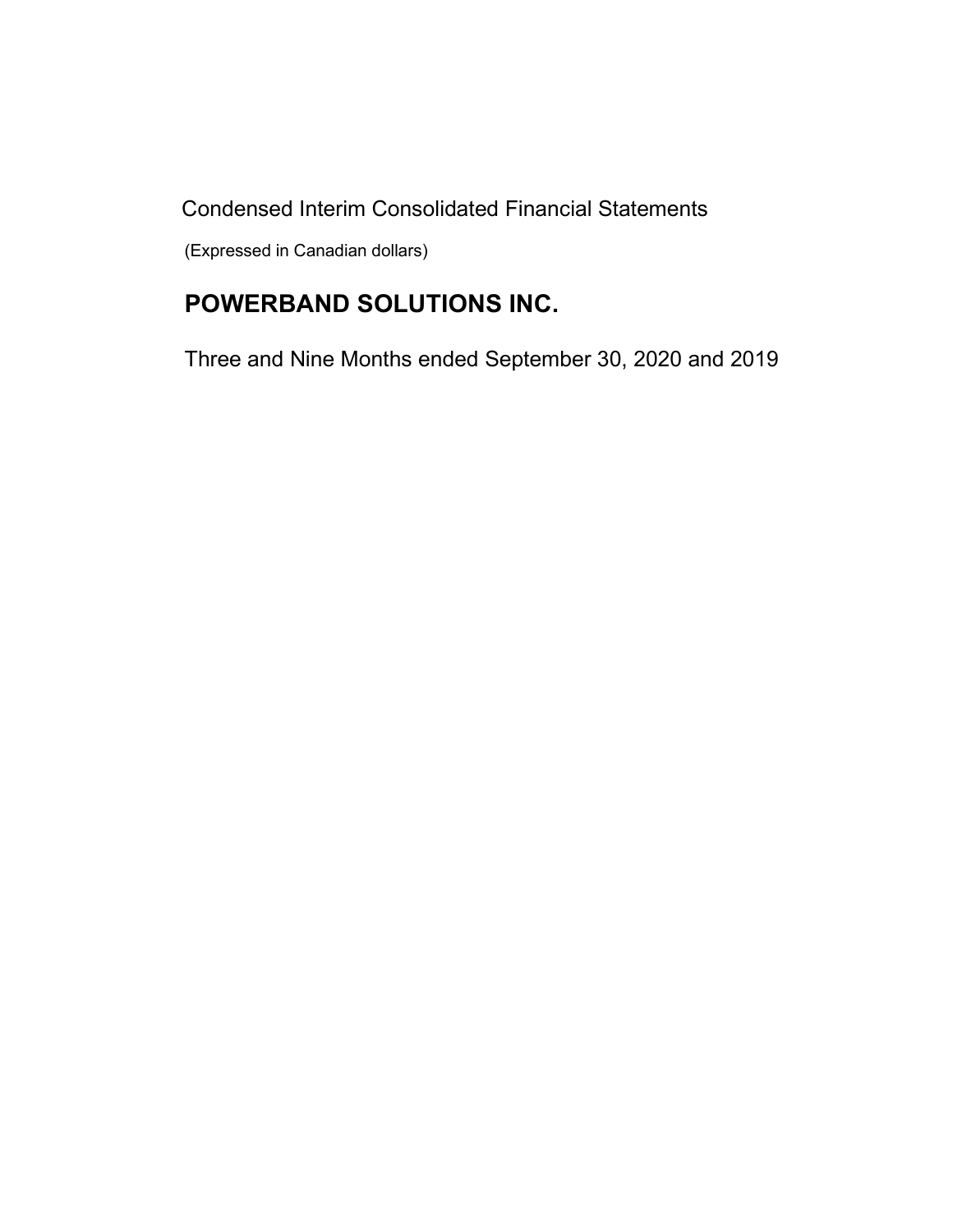#### Management's Comments on Unaudited Financial Statements

The accompanying unaudited condensed interim financial statements of Powerband Solutions Inc. (the "Company") for the three and nine months ended September 30, 2020 and 2019 have been prepared by management and approved by the Board of Directors of the Company.

These financial statements have not been reviewed by the Company's external auditors.

The accompanying notes are an integral part of these condensed interim consolidated financial statements.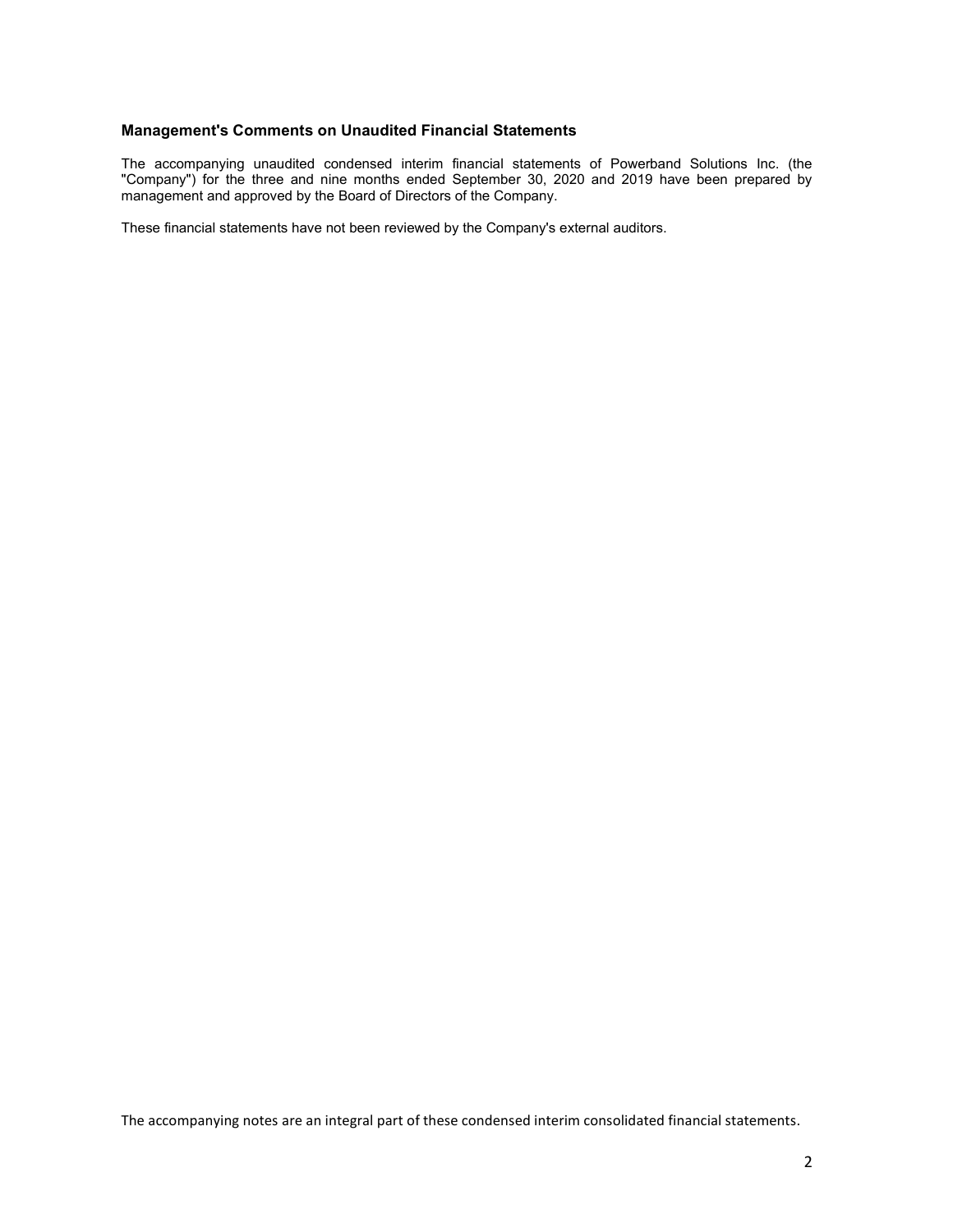# POWERBAND SOLUTIONS INC. Condensed Interim Consolidated Statements of Loss and Comprehensive Loss (Expressed in Canadian dollars - unaudited)

|                                                                                                   | As at September 30, 2020 | As at December 31, 2019 |
|---------------------------------------------------------------------------------------------------|--------------------------|-------------------------|
|                                                                                                   | \$                       | \$                      |
| <b>ASSETS</b>                                                                                     |                          |                         |
| <b>Current</b>                                                                                    |                          |                         |
| Cash (Note 4)                                                                                     | 1,474,790                | 243,030                 |
| Trade receivables (Note 14)                                                                       | 1,670,224                | 994,813                 |
| Inventory (Note 18)                                                                               |                          | 200,365                 |
| <b>HST</b> receivable                                                                             | 137,227                  | 178,269                 |
| Deposit (Note 5)                                                                                  | 1,047,714                | 259,760                 |
| Prepaid expenses                                                                                  |                          | 131,827                 |
|                                                                                                   | 4,329,955                | 2,008,064               |
| <b>Non-Current</b>                                                                                |                          |                         |
| Interest in joint venture (Note 7)                                                                |                          | 268,224                 |
| Intangible assets (Note 9)                                                                        | 1,724,130                | 1,632,347               |
| Property, plant and equipment (Note 10)                                                           | 488,414                  | 308,688                 |
| Goodwill (Note 21)                                                                                | 177,386                  | 172,593                 |
| Right of use asset (Note 17)                                                                      | 4,259,111                | 4,672,677               |
| <b>Total assets</b>                                                                               | 10,978,996               | 9,062,593               |
|                                                                                                   |                          |                         |
| <b>LIABILITIES AND SHAREHOLDERS' EQUITY</b>                                                       |                          |                         |
| <b>Current</b>                                                                                    |                          |                         |
| Accounts payable and accrued liabilities (Note 11)                                                | 1,829,534                | 2,049,600               |
| Deferred revenue                                                                                  |                          | 200,300                 |
| Lease liability - current portion (Note 17)                                                       | 606,096                  | 551,276                 |
| Short term loan (Note 6)                                                                          | 989,009                  | 100,000                 |
| Convertible debenture (Note 19)                                                                   | 1,455,743                | 1,387,791               |
| Due to related parties - current portion (Note 13)                                                | 1,254,407                | 1,825,893               |
| Total current liabilities                                                                         | 6,134,789                | 6,114,860               |
| <b>Non-Current</b>                                                                                |                          |                         |
|                                                                                                   |                          |                         |
| Lease liability - long term portion (Note 17)<br>Canada Emergency Business Account Ioan (Note 23) | 4,002,880<br>40,000      | 4,356,491               |
| Paycheck Protection Program Ioan (Note 24)                                                        | 610,543                  |                         |
| <b>Total long-term liabilities</b>                                                                | 4,653,423                | 4,356,491               |
| <b>Total liabilities</b>                                                                          | 10,788,212               | 10,471,351              |
|                                                                                                   |                          |                         |
| Shareholders' equity (deficiency)                                                                 |                          |                         |
| Share capital (Note 12)                                                                           | 16,732,486               | 16,217,356              |
| Obligation to issue shares                                                                        | 160,997                  | 225,246                 |
| Reserve (Note 12)                                                                                 | 2,651,798                | 1,445,073               |
| Deficit                                                                                           | (19,780,203)             | (19, 576, 102)          |
| Accumulated other comprehensive income (loss)                                                     | 15,784                   | 10,742                  |
| Total shareholders' equity attributable to Powerband Solutions                                    |                          |                         |
| Inc                                                                                               | (219, 138)               | 1,677,685               |
| Non-controlling interest                                                                          | 409,922                  | 268,927                 |
| Total shareholders' equity (deficiency)                                                           | 190,784                  | (1,408,758)             |
|                                                                                                   | 10,978,996               | 9,062,593               |
| Approved on behalf of the Board of Directors:                                                     |                          |                         |

"<br>
"Kelly Jennings" "Ivan Buzbuzian"<br>
Director: Kelly Jennings "Director: Ivan Buz Director: Kelly Jennings **Director: Ivan Buzbuzian** 

The accompanying notes are an integral part of these condensed consolidated financial statements.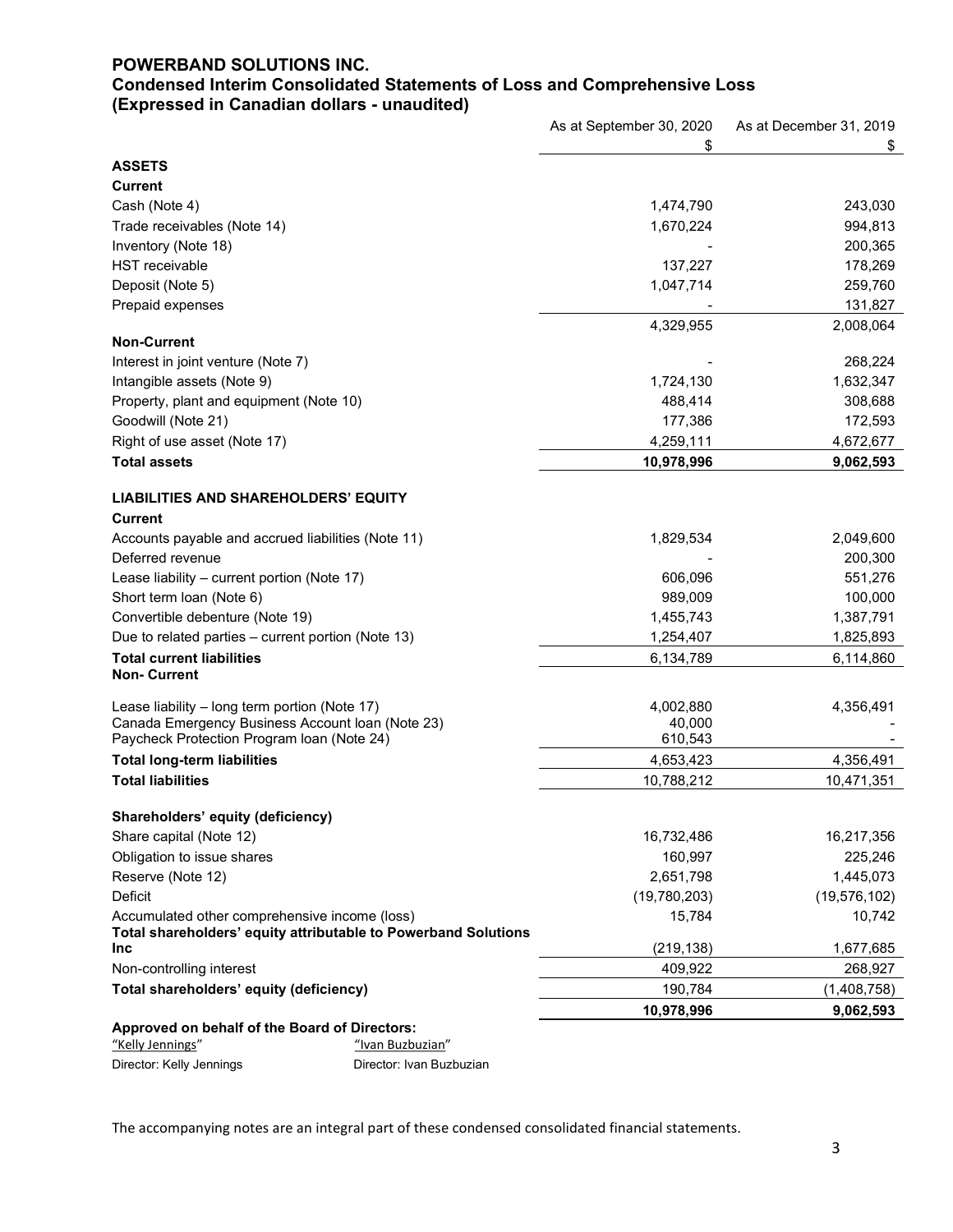# POWERBAND SOLUTIONS INC. Condensed Interim Consolidated Statements of Loss and Comprehensive Loss (Expressed in Canadian dollars - unaudited)

|                                                        | (Expressed in Canadian dollars - unaudited)       |                          | <b>Condensed Interim Consolidated Statements of Loss and Comprehensive Loss</b> |                  |
|--------------------------------------------------------|---------------------------------------------------|--------------------------|---------------------------------------------------------------------------------|------------------|
|                                                        | For the three month period<br>ended September 30, |                          | For the nine month period ended<br>September 30,                                |                  |
| <b>Revenue</b>                                         | 2020                                              | 2019                     | 2020                                                                            | 2019             |
|                                                        |                                                   |                          |                                                                                 |                  |
| Vehicle and auction sales                              | \$<br>$6,716$ \$                                  | 28,100 \$                | 280,773 \$                                                                      | 288,750          |
| Software development sales                             | 400,583                                           | 415,395                  | 1,124,080                                                                       | 1,275,443        |
| Lease origination revenue                              | 169,426                                           | 17,621                   | 196,418                                                                         | 17,621           |
|                                                        | 576,725                                           | 461,116                  | 1,601,271                                                                       | 1,581,814        |
| Cost of goods sold                                     |                                                   |                          |                                                                                 |                  |
| Vehicle acquisition                                    |                                                   | 28,100                   | 260,864                                                                         | 278,555          |
| Lease vehicle amortization                             | (4,204)                                           |                          | 14,846                                                                          |                  |
| Software development                                   | 34,292                                            | 2,219                    | 157,219                                                                         | 9,108            |
|                                                        | 30,088                                            | 30,319                   | 432,929                                                                         | 287,663          |
| <b>Gross Margin</b>                                    | 546,637                                           | 430,797                  | 1,168,342                                                                       | 1,294,151        |
| <b>Expenses</b>                                        |                                                   |                          |                                                                                 |                  |
| Accretion (Note 17)                                    | 72,633                                            | 275,375                  | 294,482                                                                         | 350,215          |
| Amortization of intangible assets (Note 9)             | 176,353                                           | 180,798                  | 396,259                                                                         | 486,480          |
| Amortization of tangible assets (Note 10)              | 43,164                                            | 748,591                  | 195,608                                                                         | 782,707          |
| Amortization of right of use assets (Note 17)          | 179,292                                           | $\overline{\phantom{a}}$ | 532,827                                                                         |                  |
| Interest and bank charges                              | 24,391                                            | 14,208                   | 128,813                                                                         | 28,390           |
| Consulting fees                                        | 286,772                                           | 273,565                  | 1,008,744                                                                       | 742,004          |
| Foreign exchange (gain)/loss                           | 41,248                                            | (9,767)                  | (40, 682)                                                                       | 38,424           |
| Insurance                                              | 75,970                                            | 29,480                   | 151,085                                                                         | 35,419           |
| <b>Investor Relations</b>                              | 34,845                                            | 2,850                    | 69,377                                                                          | 89,348           |
| Office                                                 | 181,498                                           | 77,475                   | 401,755                                                                         | 125,112          |
| Professional fees                                      | 472,392                                           | 78,562                   | 822,549                                                                         | 286,519          |
| Regulatory fees                                        | 47,045                                            | 29,927                   | 140,606                                                                         | 80,979           |
| Sales and marketing                                    | 69,437                                            | 95,913                   | 185,972                                                                         | 255,693          |
| Salaries and wages (Note 24)                           | 1,025,003                                         | 875,861                  | 3,504,775                                                                       | 1,191,606        |
| Share based compensation (Note 12)<br><b>Utilities</b> | 662,920<br>16,631                                 | 26,282                   | 997,947                                                                         | 235,571          |
| Telephone                                              | 8,666                                             | 6,643                    | 49,455<br>19,744                                                                | 26,282<br>15,912 |
| Travel                                                 | 6,805                                             | 20,900                   | 39,420                                                                          | 91,309           |
| Total expenses                                         | 3,425,065                                         | 2,726,663                | 8,898,736                                                                       | 4,861,970        |
| Other items                                            |                                                   |                          |                                                                                 |                  |
| Interest in joint venture                              |                                                   | (214, 761)               | (291, 094)                                                                      | (422, 925)       |
| Net loss                                               | 2,878,428<br>\$<br>- \$                           | 2,510,627 \$             | 8,021,488<br>\$                                                                 | 3,990,744        |
| Attributable to:                                       |                                                   |                          |                                                                                 |                  |
| Equity holders of Powerband Solutions Inc              | 2,290,267                                         | 1,606,769                | 5,996,334                                                                       | 2,663,961        |
| Non-controlling interest                               | 837,875                                           | 754,639                  | 2,213,468                                                                       | 754,639          |
|                                                        |                                                   |                          |                                                                                 |                  |
| Basic and diluted loss per share                       | 0.03                                              | 0.01                     | 0.07                                                                            | 0.01             |
| Weighted average number of shares outstanding          | 112,555,388                                       | 83,520,734               | 111,830,987                                                                     | 72,908,450       |

The accompanying notes are an integral part of these condensed interim consolidated financial statements.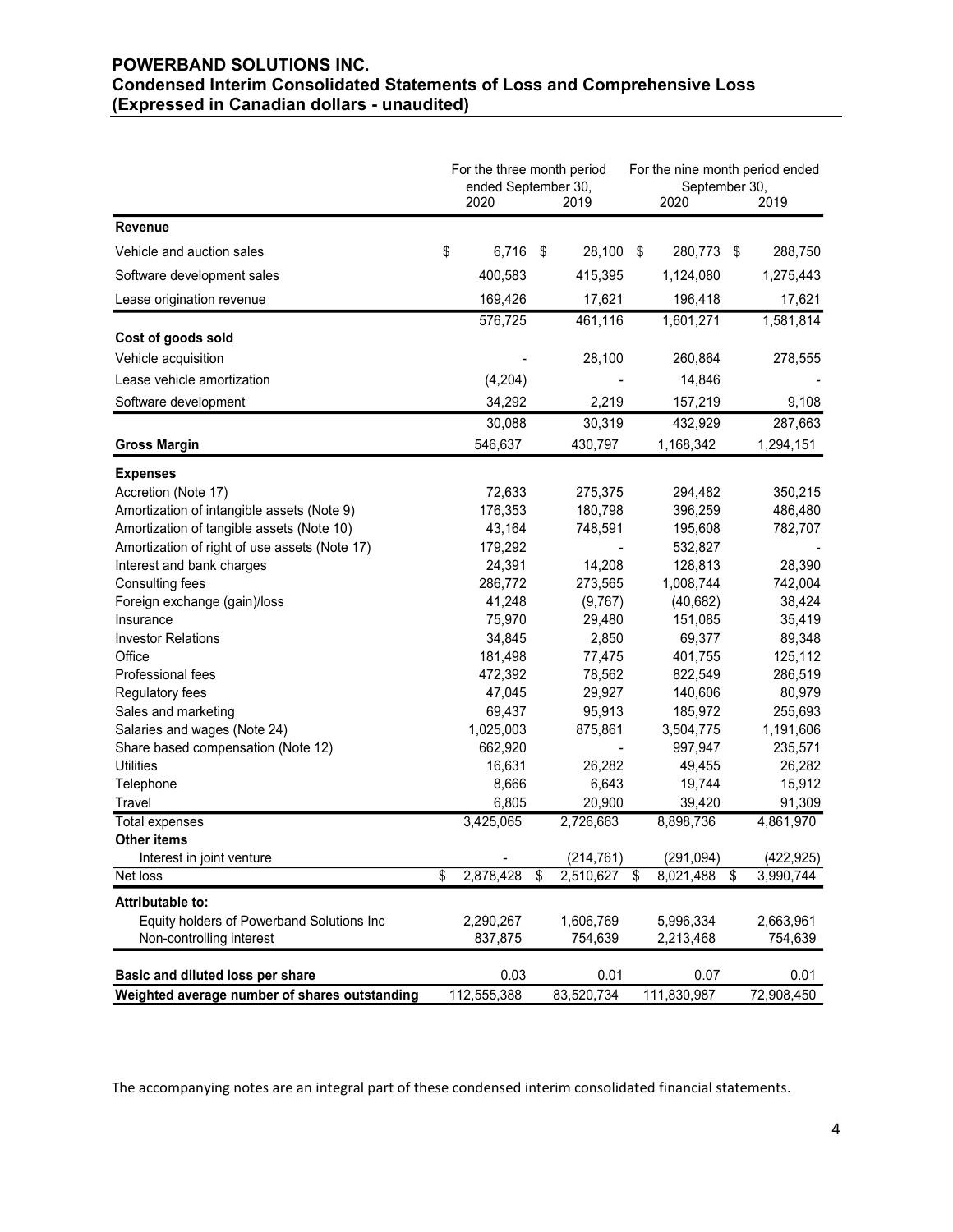# POWERBAND SOLUTIONS INC. Condensed Interim Consolidated Statements of Loss and Comprehensive Loss (Expressed in Canadian dollars - unaudited)

| <b>POWERBAND SOLUTIONS INC.</b>                                                 |                            |      |              |    |                                 |            |
|---------------------------------------------------------------------------------|----------------------------|------|--------------|----|---------------------------------|------------|
| <b>Condensed Interim Consolidated Statements of Loss and Comprehensive Loss</b> |                            |      |              |    |                                 |            |
| (Expressed in Canadian dollars - unaudited)                                     |                            |      |              |    |                                 |            |
|                                                                                 |                            |      |              |    |                                 |            |
|                                                                                 |                            |      |              |    |                                 |            |
|                                                                                 | For the three month period |      |              |    | For the nine month period ended |            |
|                                                                                 | ended September 30,        |      |              |    | September 30,                   |            |
|                                                                                 | 2020                       |      | 2019         |    | 2020                            | 2019       |
| <b>Net Loss</b>                                                                 | \$<br>2,878,428            | - \$ | 2,510,627    | \$ | 8,021,488 \$                    | 3,990,744  |
| Other comprehensive income (loss)                                               |                            |      |              |    |                                 |            |
| Foreign currency translation                                                    | (22,606)                   |      | (149, 219)   |    | 6,371                           | (149, 219) |
| <b>Total Comprehensive loss</b>                                                 | \$<br>2,855,822 \$         |      | 2,361,408 \$ |    | 8,027,859 \$                    | 3,841,525  |
| Attributible to:                                                                |                            |      |              |    |                                 |            |
| Equity Holders of Powerband Solutions Inc                                       | 2,007,684 \$               |      | 1,606,769    | S  | 5,815,719 \$                    | 3,086,886  |

The accompanying notes are an integral part of these condensed interim consolidated financial statements.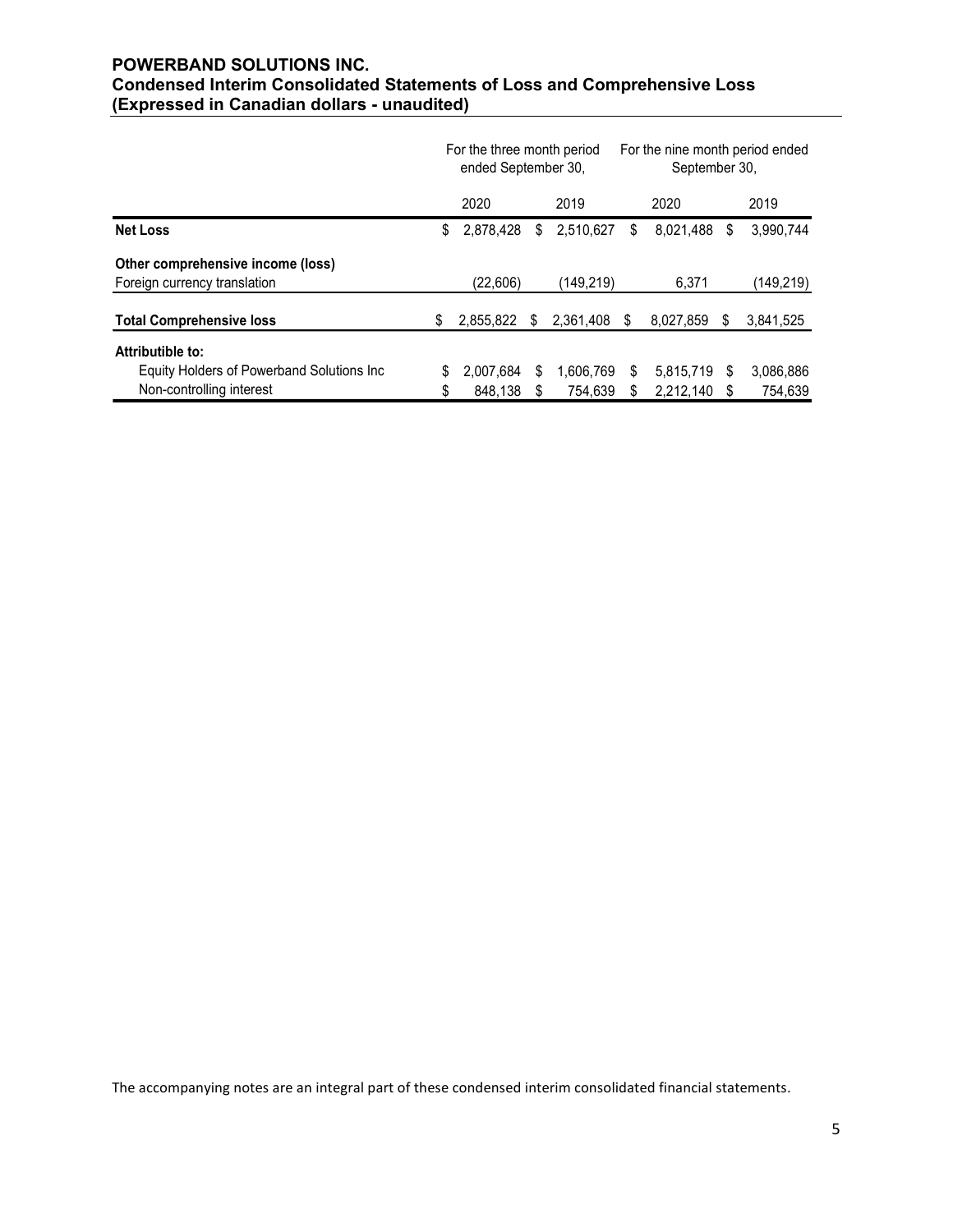# POWERBAND SOLUTIONS INC. Condensed Interim Consolidated Statements of Changes in Shareholders' Equity (Expressed in Canadian dollars- unaudited)

|                                                                                                 | Number of<br>issued and<br>outstanding<br>shares | Share capital | <b>Reserves</b> | Obligation to<br><b>Issue shares</b> | Equity<br>component<br>οf<br>convertible<br>debenture | Other<br>comprehensive<br>income | Non-controlling<br>interest | <b>Deficit</b> | <b>Total Shareholders'</b><br>equity |
|-------------------------------------------------------------------------------------------------|--------------------------------------------------|---------------|-----------------|--------------------------------------|-------------------------------------------------------|----------------------------------|-----------------------------|----------------|--------------------------------------|
|                                                                                                 | #                                                | \$            | \$              | \$                                   | \$                                                    | \$                               | \$                          | \$             | \$                                   |
| Balance, December 31, 2018<br>Private placements                                                | 54,745,342                                       | 11,780,221    | 1,353,751       | 1,091,360<br>832,000                 |                                                       |                                  |                             | (11, 766, 408) | 2,458,924<br>832,000                 |
| Debt to share conversion                                                                        | 7,050,350                                        | 705,035       |                 |                                      |                                                       |                                  |                             |                | 705,035                              |
| Obligation to issues shares                                                                     |                                                  |               |                 | 171,000                              |                                                       |                                  |                             |                | 171,000                              |
| Issue of shares as consideration for a<br>business combination, net of transaction costs        | 2,500,000                                        | 237,500       |                 |                                      |                                                       |                                  |                             |                | 237,500                              |
| Private placements                                                                              | 20,966,800                                       | 2,096,680     |                 |                                      |                                                       |                                  |                             |                | 2,096,680                            |
| Currency translation difference                                                                 |                                                  |               |                 |                                      |                                                       |                                  | (605, 420)                  |                | (605, 420)                           |
| Non-controlling interest on acquisition of<br>subsidiary                                        |                                                  |               |                 |                                      |                                                       |                                  | 355,199                     |                | 355,199                              |
| Non-controlling interest July 18 - September<br>30                                              |                                                  |               |                 |                                      |                                                       |                                  | (754, 368)                  |                | (754, 368)                           |
| Share issue costs                                                                               |                                                  | (148, 320)    |                 |                                      |                                                       |                                  |                             |                | (148, 320)                           |
| Share obligations converted to shares                                                           |                                                  |               |                 | (1,923,360)                          |                                                       |                                  |                             |                | (1,923,360)                          |
| Share based compensation                                                                        | 3.000.000                                        | 210,000       | 25,571          |                                      |                                                       |                                  |                             |                | 235,551                              |
| Loss for the period                                                                             |                                                  |               |                 |                                      |                                                       |                                  |                             | (3, 236, 107)  | (3, 236, 107)                        |
| Balance, September 30, 2019                                                                     | 88,262,492                                       | 14,881,116    | 1,379,322       | 171,000                              | $\overline{a}$                                        | $\overline{a}$                   | 605,420                     | 15,002,515     | 424,064                              |
| Balance, December 31, 2019                                                                      | 105,764,042                                      | 16,217,356    | 1,445,074       | 124,184                              | 101,062                                               | 10,741                           | 268,927                     | (19, 576, 102) | (1,408,758)                          |
| Private placements                                                                              | 6,153,846                                        | 400,000       |                 |                                      |                                                       |                                  |                             |                | 400,000                              |
| Exercise of warrants                                                                            | 275,000                                          | 41,250        |                 |                                      |                                                       |                                  |                             |                | 41,250                               |
| Exercise of options                                                                             | 62,500                                           | 9,631         | (3,381)         |                                      |                                                       |                                  |                             |                | 6,250                                |
| Considerations related to 2019 Acquisition of<br><b>MUSA Holding LLC</b>                        | 900,000                                          | 64,249        |                 | (64, 249)                            |                                                       |                                  |                             |                |                                      |
| Warrants issued in connection with<br>convertible debt                                          |                                                  |               | 180,546         |                                      |                                                       |                                  |                             |                | 180,546                              |
| Warrants issued in connection with short term<br>debt                                           |                                                  |               | 31,612          |                                      |                                                       |                                  |                             |                | 31,612                               |
| Share based compensation                                                                        |                                                  |               | 997,947         |                                      |                                                       |                                  |                             |                | 997,947                              |
| Disposition of equity interest in subsidiary on                                                 |                                                  |               |                 |                                      |                                                       |                                  |                             | 7,957,054      | 7,957,054                            |
| conversion of debenture<br>Capital contributions made on behalf of non-<br>controlling interest |                                                  |               |                 |                                      |                                                       |                                  | 2,292,146                   | (2, 292, 146)  |                                      |
| Change in non-controlling interest due to<br>conversion of debenture                            |                                                  |               |                 |                                      |                                                       |                                  | 60,989                      | (60, 989)      |                                      |
| Foreign currency translation                                                                    |                                                  |               |                 |                                      |                                                       | 5,043                            | 1,328                       |                | 6,371                                |
| Loss for the period                                                                             |                                                  |               |                 |                                      |                                                       |                                  | (2,213,468)                 | (5,808,020)    | (8,021,488)                          |
| Balance, September 30, 2020                                                                     | 113,155,388                                      | 16,732,486    | 2,651,798       | 59,935                               | 101,062                                               | 15,784                           | 409,922                     | (19,780,203    | 190,784                              |

The accompanying notes are an integral part of these condensed consolidated financial statements.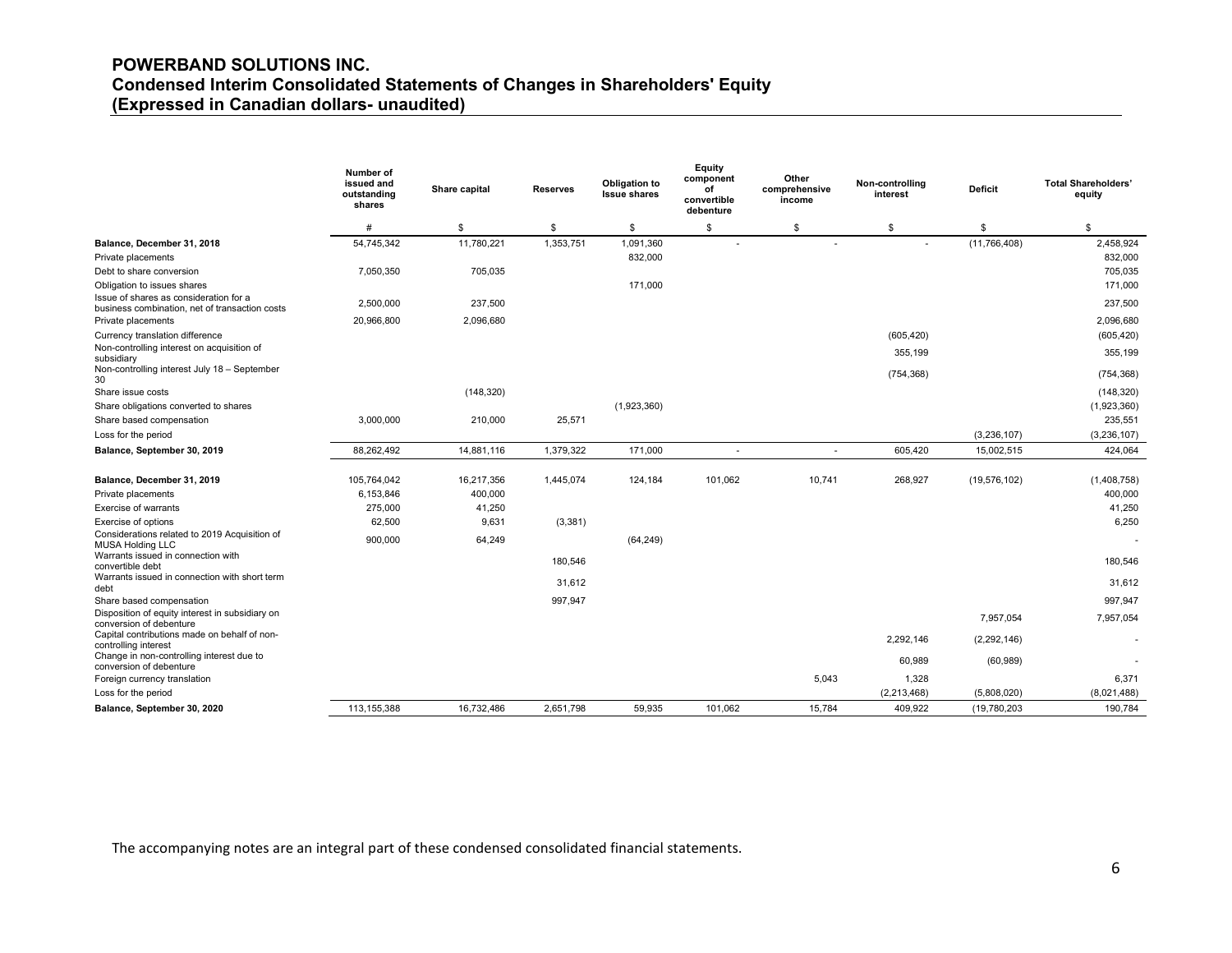# POWERBAND SOLUTIONS INC. Condensed Interim Consolidated Statements of Cash Flows (Expressed in Canadian dollars- unaudited)

| POWERBAND SOLUTIONS INC.<br><b>Condensed Interim Consolidated Statements of Cash Flows</b><br>(Expressed in Canadian dollars- unaudited) |             |               |
|------------------------------------------------------------------------------------------------------------------------------------------|-------------|---------------|
|                                                                                                                                          |             |               |
|                                                                                                                                          |             |               |
|                                                                                                                                          |             |               |
|                                                                                                                                          |             |               |
|                                                                                                                                          |             |               |
|                                                                                                                                          |             |               |
|                                                                                                                                          |             |               |
|                                                                                                                                          |             |               |
|                                                                                                                                          |             |               |
|                                                                                                                                          |             |               |
|                                                                                                                                          |             |               |
|                                                                                                                                          |             |               |
|                                                                                                                                          |             |               |
|                                                                                                                                          |             |               |
|                                                                                                                                          | 2020        | 2019          |
| For the nine months ended September 30,                                                                                                  |             |               |
|                                                                                                                                          |             |               |
| <b>CASHFLOWS FROM OPERATING ACTIVITIES</b>                                                                                               |             |               |
|                                                                                                                                          |             |               |
| Net Income (loss)                                                                                                                        | (8,021,488) | (3,236,107)   |
| Add (deduct) items not affecting cash                                                                                                    |             |               |
| Accretion on lease liability                                                                                                             | 226,533     | 350,215       |
| Amortization - Intangible Assets                                                                                                         | 396,259     | 486,480       |
| Amortization - Right of Use and Other Assets                                                                                             | 728,436     | 782,707       |
| Foreign Exchange                                                                                                                         | 14,511      | 38,424        |
| Interest on Convertible Note                                                                                                             | 67,951      | $\sim$        |
| Loss on Joint Venture                                                                                                                    | 291,094     | 422,925       |
| Share-based Compensation                                                                                                                 | 997,947     | 235,571       |
|                                                                                                                                          | (5,298,757) | (919, 785)    |
|                                                                                                                                          |             |               |
|                                                                                                                                          |             |               |
| Changes in non-cash w orking capital items:                                                                                              |             |               |
| Accounts receivable and prepaid expenses                                                                                                 | (490, 996)  | (638, 903)    |
| Income tax credit receivable                                                                                                             |             | 169,857       |
| Goodw ill                                                                                                                                |             | (267, 290)    |
| Inventory                                                                                                                                | 200,365     |               |
| Deferred revenue                                                                                                                         | (200, 300)  |               |
| Right of use asset                                                                                                                       |             | (5, 153, 249) |
| Lease liability                                                                                                                          |             | 5,134,489     |
| Federal development loan                                                                                                                 |             | (18, 175)     |
| Accounts payable and accrued liabilities                                                                                                 | (232, 911)  | 730,678       |
| Net cash used in operating activities                                                                                                    | (6,022,599) | (962, 378)    |
|                                                                                                                                          |             |               |
|                                                                                                                                          |             |               |
| <b>CASH FLOWS FROM INVESTING ACTIVITIES</b>                                                                                              |             |               |
|                                                                                                                                          |             |               |
| Refundable deposits                                                                                                                      |             | 5,580         |
| Property, plant and equipment additions                                                                                                  | (262, 481)  |               |
| Deposit in trust                                                                                                                         | (780, 934)  |               |
| Acquisition of controlling interest in Musa                                                                                              |             | (391, 590)    |
| Intangible asset additions                                                                                                               | (570, 764)  | (1,307,848)   |
| Net cash used in investing activities                                                                                                    | (1,614,179) | (1,693,858)   |
|                                                                                                                                          |             |               |
| <b>CASH FLOWS FROM FINANCING ACTIVITIES</b>                                                                                              |             |               |
|                                                                                                                                          |             |               |
|                                                                                                                                          |             |               |
| Private placements, net                                                                                                                  | 400,000     | 941,964       |
| Exercise of w arrants and options                                                                                                        | 47,500      |               |
| Convertible debenture financing, net                                                                                                     | 8,093,200   |               |
| Payments to related parties                                                                                                              | (585, 327)  |               |
| Funds from short term loans                                                                                                              | 2,388,559   | 1,573,917     |
| Payment of short term loans                                                                                                              | (1,467,938) |               |
| Funds from CEBA loan                                                                                                                     | 40,000      |               |
| Funds from Paycheck Protection Program loan                                                                                              | 619,995     |               |
| Payment of lease liability, net of deposits received                                                                                     | (648, 543)  |               |
| Net cash received from financing activities                                                                                              | 8,887,446   | 2,515,881     |
|                                                                                                                                          |             |               |
| Net change in cash                                                                                                                       | 1,250,668   | (140, 355)    |
| Foreign currency translation                                                                                                             | (18,907)    |               |
| Cash, beginning of the year                                                                                                              | 243,029     | 311,487       |
|                                                                                                                                          |             |               |
|                                                                                                                                          |             |               |
| <b>CASH, END OF THE PERIOD</b>                                                                                                           | 1,474,790   | 171,132       |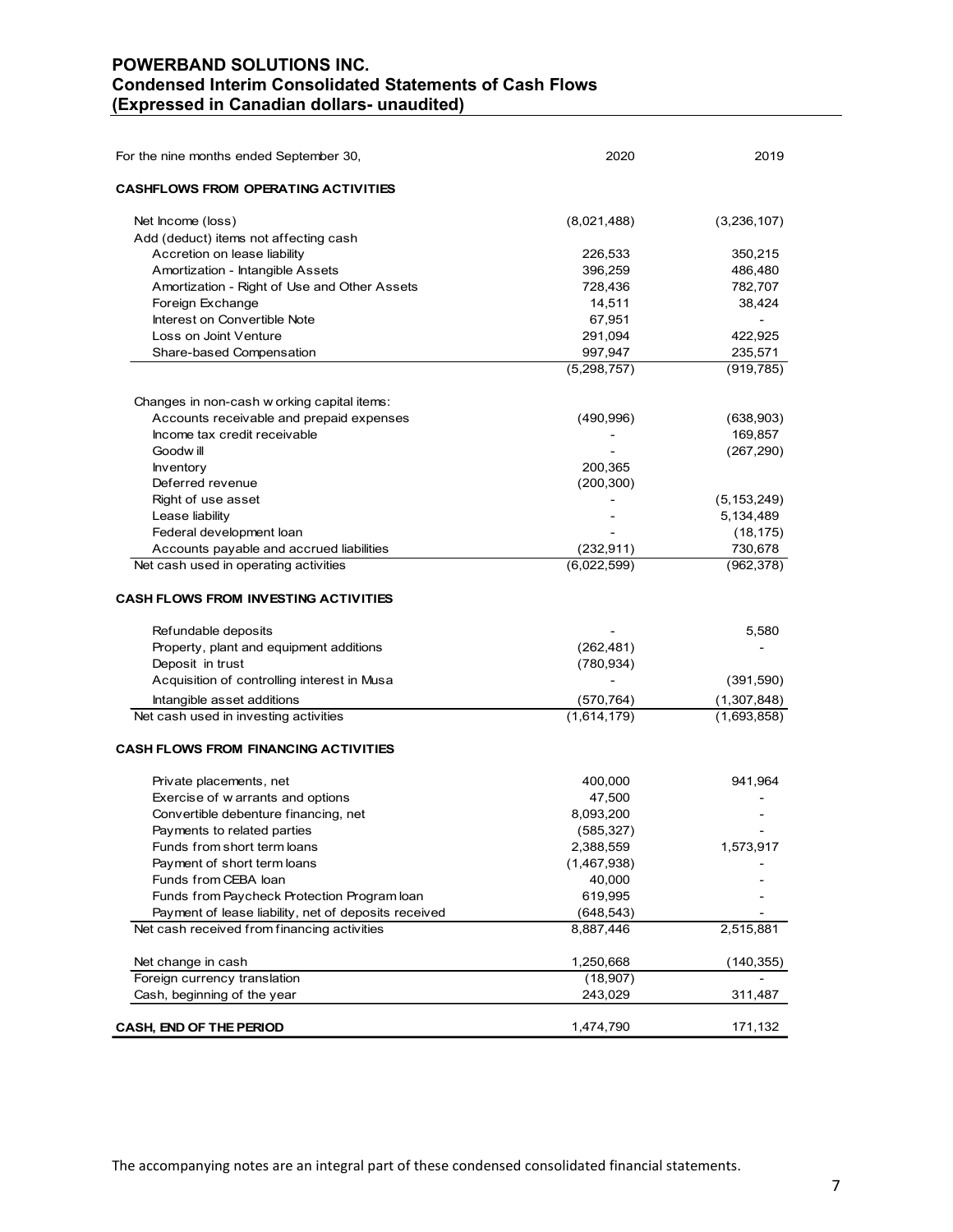# 1. NATURE OF OPERATIONS AND GOING CONCERN

Powerband Solutions Inc. ("Powerband Solutions" or the "Company") was incorporated under the Business Corporations Act (British Columbia) on September 29, 2009. The Company's head office is located in Suite 225, 3385 Harvester Road, Burlington, Ontario, L7N 3N2. The registered office is located at Suite 1700, 666 Burrard Street, Vancouver, BC, Canada V6C 2X8. The Company develops, markets and sells access to online auction software for used vehicles, which includes real time appraisal services, market information and financing solutions. In addition, the Company offers new and used vehicle financing in the United States through its subsidiary MUSA Holdings, LLC. In February 2018, the Company completed the acquisition of Powerband Solutions Global Dealer Services Inc. ("PGDSI"), a private Ontario-based Company. In connection with the acquisition, the Company changed its name to Powerband Solutions Inc. For accounting purposes, the acquisition of PGDSI was treated as a reverse takeover acquisition as the shareholders of PGDSI acquired control of the consolidated entity.

These unaudited interim consolidated financial statements ("interim consolidated financial statements") have been prepared on the basis of accounting principles applicable to a going concern, which assumes that the Company will realize its assets and discharges its liabilities in the normal course of business. The Company incurred a loss of \$8,021,488 (September 30, 2019 loss of \$3,990,744), of which \$2,212,140 of the loss was attributed to the noncontrolling interest during the nine months ended September 30, 2020, and as of that date, the Company had a deficit of \$19,780,203 (September 30, 2019 - \$15,002,515).

The continuity of the Company's operations is dependent on raising future financings for working capital and obtaining profitable operations. Management believes that it will be able to secure the necessary financing through shareholders loans and the issuance of new equity or debt instruments. However, there is no assurance that the Company will be successful in these actions. There can be no assurance that adequate financing will be available or available at terms favorable to the Company. Should it be determined that the Company is no longer a going concern, adjustments which could be significant, could be required to the carrying value of the assets and liabilities. These interim consolidated financial statements do not reflect any adjustments to the carrying value of the assets or liabilities or any impact on the statements of loss and comprehensive loss, and statement of financial position classifications that would be necessary should the going concern assumption not be appropriate. These factors indicate the existence of material uncertainties that may cast significant doubt as to the Company's ability to continue as a going concern. In assessing whether the going concern was appropriate, management considered all relevant information available, what was at least, but not limited to, the twelve months from the end of the reporting period.

These interim consolidated financial statements are prepared in accordance with International Financial Reporting Standards ("IFRS"), on a going concern basis, which presume the realization of assets and discharge of liabilities in the normal course of business for the foreseeable future. In assessing whether the going concern assumption is appropriate, management takes into account all available information about the future, which is at least, but not limited to, twelve months from the end of the reporting period.

These interim consolidated financial statements were approved by the Board of Directors for issuance on November 30, 2020.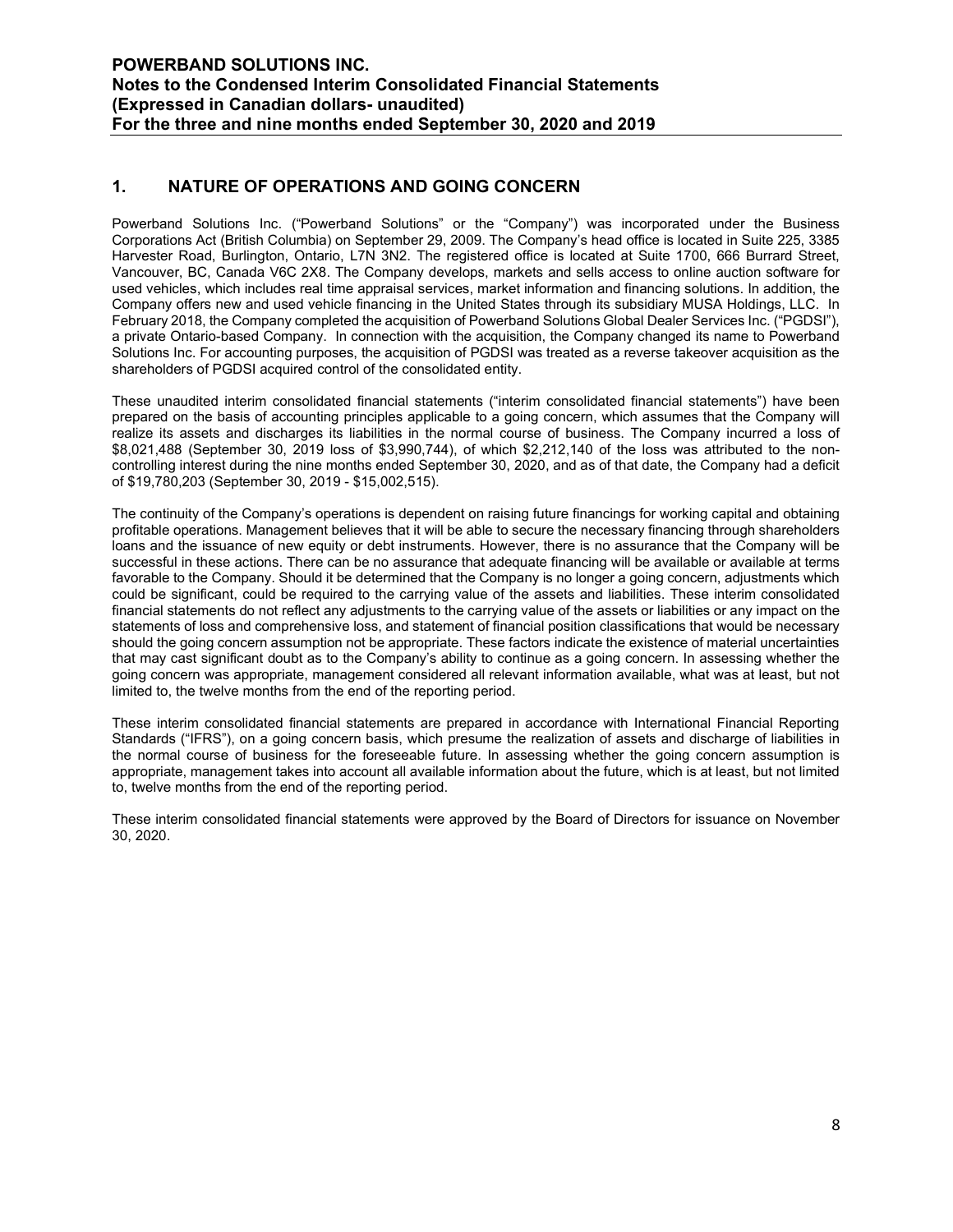### 2. BASIS OF PREPARATION

#### a) Statement of compliance

The Company applies International Financial Reporting Standards ("IFRS") as issued by the International Accounting Standards Board ("IASB"). These unaudited condensed consolidated interim financial statements have been prepared in accordance with International Accounting Standard 34, Interim Financial Reporting. Accordingly, they do not include all of the information required for full annual financial statements required by IFRS as issued by the IASB.

The policies applied in these unaudited condensed consolidated interim financial statements are based on IFRS issued and outstanding as of November 30, 2020, the date the Board of Directors approved the statements. The same accounting policies and methods of computation are followed in these unaudited condensed consolidated interim financial statements as compared with the most recent annual financial statements as at and for the year ended December 31, 2019, except as noted below. Any subsequent changes to IFRS that are given effect in the Company's annual financial statements for the year ending December 31, 2020 could result in restatement of these unaudited condensed consolidated interim financial statements.

#### b) Newly adopted accounting standards

#### Interest Rate Benchmark Reform: Amendments to IFRS 9 and IFRS 7

In September 2019, IASB issued Phase 1 of its amendments to IFRS 9 – Financial Instruments and IFRS 7 – Financial Instruments: Disclosures, to amend certain requirements for hedge accounting and provide relief during the period of uncertainty arising from the phase out of interest rate benchmarks (e.g. interbank offered rates ["IBOR"s]). These amendments modify hedge accounting requirements, allowing entities to assume that the interest rate benchmark on which the cash flows of the hedged item and the hedging instrument are based are not altered as a result of IBOR reform, thereby allowing hedge accounting to continue. Mandatory application of the amendments ends at the earlier of when the uncertainty regarding the timing and amount of interest rate benchmark-based cash flows is no longer present and the discontinuation of the hedging relationship. Phase 2 of the IASB's project on IBOR is underway and will address transition from IBOR. The Company adopted the Phase 1 amendments on January 1, 2020 which did not have a material impact on the Company's consolidated financial statements for the three months ended September 30, 2020.

#### c) Standards, Amendments and interpretations issued but not yet adopted

#### Insurance Contracts

In May 2017, the International Accounting Standards Board ("IASB") issued IFRS 17 – Insurance Contracts ("IFRS 17"), that replaces IFRS 4 – Insurance Contracts and establishes a new model for recognizing insurance policy obligations, premium revenue, and claims-related expenses. IFRS 17 is effective for annual periods beginning on or after January 1, 2021. In June 2019, the IASB proposed an amendment to IFRS 17 providing a deferral of one year of the effective date to January 1, 2022. Early adoption is permitted. The Company is assessing the potential impact of this standard.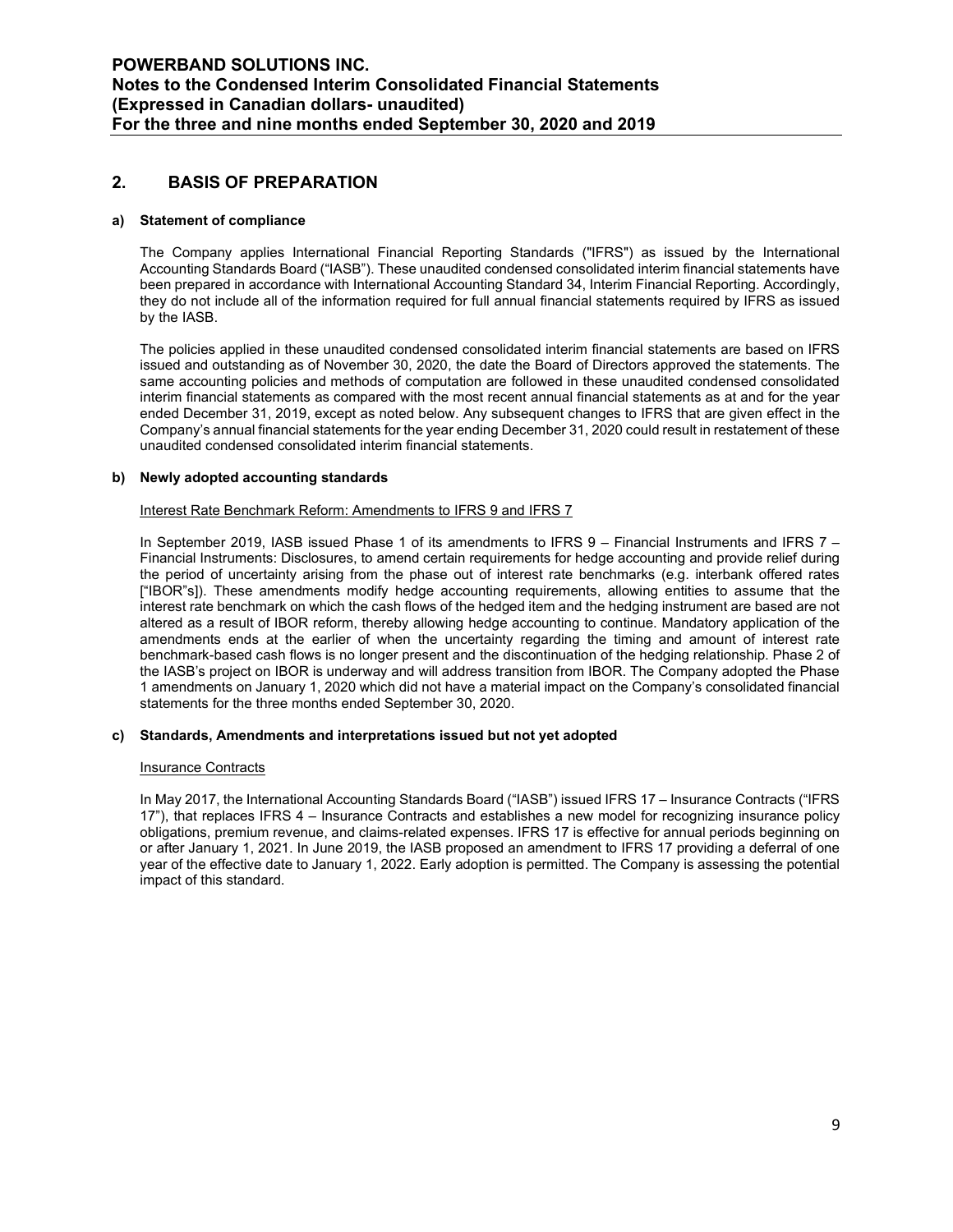# 3. SIGNIFICANT ACCOUNTING ESTIMATES AND JUDGMENTS

The preparation of these interim consolidated financial statements requires management to make certain estimates, judgments and assumptions that affect the reported amounts of assets and liabilities at the date of the interim consolidated financial statements and reported amounts of expenses during the reporting period. Actual outcomes could differ from these estimates. These interim consolidated financial statements include estimates which, by their nature, are uncertain. The impacts of such estimates are pervasive throughout the interim consolidated financial statements and may require accounting adjustments based on future occurrences. Revisions to accounting estimates are recognized in the period in which the estimate is revised and future periods if the revision affects both current and future periods. These estimates are based on historical experience, current and future economic conditions and other factors, including expectations of future events that are believed to be reasonable under the circumstances.

The following are key assumptions concerning the future and other key sources of estimation uncertainty that have a significant risk of resulting in a material adjustment to the carrying amount of assets and liabilities:

#### Going concern evaluation

Significant judgments used in the preparation of these interim consolidated financial statements relate to the assessment of the Company's ability to continue as a going concern. Management has applied judgments in the assessment of the Company's ability to continue as a going concern when preparing its interim consolidated financial statements. Management prepares the interim consolidated financial statements on a going concern basis unless Management either intends to liquidate the entity or has no realistic alternative but to do so. In assessing whether the going concern assumption is appropriate, management takes into account all available information about the future, which is at least, but is not limited to, twelve months from the end of the reporting period. As a result of the assessment, management concluded the going concern basis of accounting is appropriate.

#### Income taxes

The Company is subject to income taxes in Canada. Management has estimated the income tax provision and deferred income tax balances in accordance with its interpretation of the various income tax laws and regulations and has estimated the recoverability of deferred tax balances. It is possible, due to complexity inherent in estimating income taxes that the tax provision and deferred income tax balances could change

#### Estimated useful lives

Management estimates the useful lives of property, plant and equipment, and intangible assets based on the period during which the assets are available for use. The amounts and timing of depreciation and amortization for these amounts are affected by the useful lives. The estimates are reviewed annually and are adjusted as new information becomes available.

#### Impairment of long-lived assets

The Company considers both internal and external sources of information in assessing its tangible and intangible assets for impairment when events or circumstances indicate such. The Company determines the recoverable amount, which is the greater of its value in use and its fair value less costs to sell, using discounted cash flows expected to be derived from the tangible intangible asset, and the appropriate discount rate. During the years ended December 31, 2019 and December 31, 2018, the Company's intangible assets were determined to not be impaired.

#### Allocation of purchase consideration

Business combinations require judgment and estimates to be made at the date of acquisition in relation to determining asset and liability fair values and the allocation of the purchase consideration over the fair value of the assets and liabilities and the determination of a bargain purchase gain on acquisition, if any. The information necessary to measure the fair values as at the acquisition date of assets acquired and liabilities assumed requires management to make certain judgments and estimates about future events, including but not limited to estimates of future earnings, future operating costs and capital expenditures, and discount rates. Changes to the provisional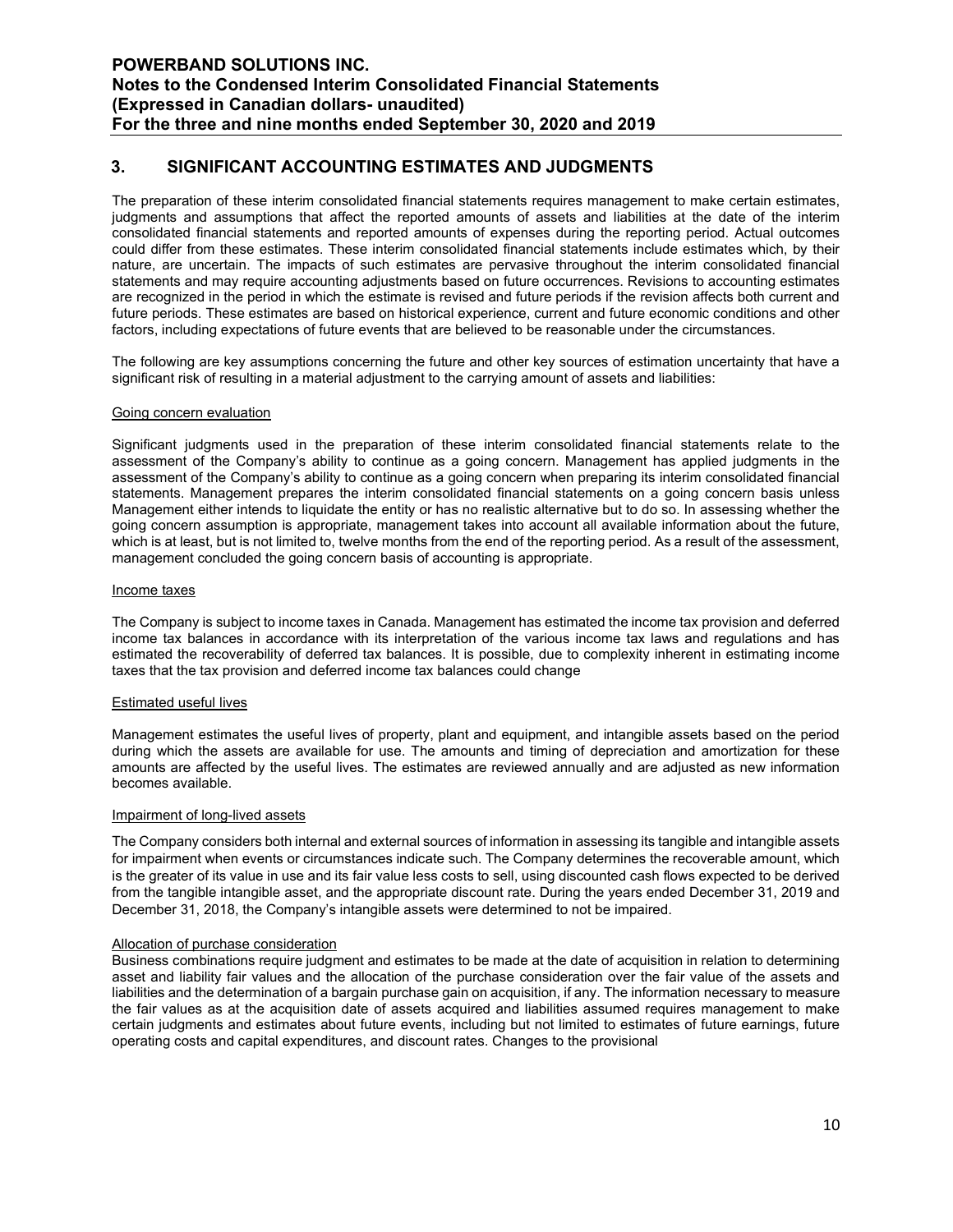# 3. SIGNIFICANT ACCOUNTING ESTIMATES AND JUDGMENTS (continued)

measurements of assets and liabilities acquired may be retrospectively adjusted when new information is obtained until the final measurements are determined.

#### Leases

#### Critical judgments in determining the lease term

Extension and termination options are included in a number of property leases held by the Company. In determining the lease term, management considers all facts and circumstances that create an economic incentive to exercise an extension option, or not exercise a termination option. Extension options (or periods after termination options) are only included in the lease term if the lease is reasonably certain to be extended (or not terminated). Potential future cash outflows have not been included in the lease liability if it is not reasonably certain that the leases will be extended. The assessment is reviewed if a significant event or a significant change in circumstances occurs that affects this assessment and that is within the control of the lessee.

#### Convertible debentures

Convertible debentures are financial instruments accounted for in two separate components, a debt instrument and equity instrument or a derivative liability. The identification of the respective components is based on interpretations of the substance of the contractual arrangement and thus requires judgement from management. The separation of the components affects the initial recognition of the convertible debenture at issuance and the subsequent recognition of interest on the debt component. The determination of the fair value of the debt component is based on a number of assumptions, including contractual future cash flows, discount rates and the presence of any derivative financial instruments.

# 4. CASH

Cash consists of funds held in Canadian and American financial institutions break down as follows:

|                               | September 30,2020 | December 30, 2019 |
|-------------------------------|-------------------|-------------------|
| Cash at Canadian bank on hand | \$60.995          | \$29.079          |
| Cash at American bank on hand | 1.413.795         | 213.952           |
| Total                         | \$1.474.790       | \$243.030         |

### 5. DEPOSITS

On July 18th, 2018, the Company signed a Letter of Intent with Zoom Blockchain Solutions Inc. to establish a disruptive automotive-related blockchain and application technologies solution. The joint venture will develop a blockchain powered mobile application to buy and sell cars. As part of the transaction a deposit of \$200,000 United States dollars (\$266,780 CAD) was made by the Company. In 2020, the Company is involved with ongoing discussions with Zoom Blockchain Solutions Inc. to formalize an agreement for the joint venture.

In July 2020, the Company's Canadian subsidiary, DRIVRZ Financial Inc., entered into a Share Purchase Agreement to acquire 100% of the outstanding shares of a southwestern Ontario-based automotive service center for \$450,000. A deposit of \$100,000 is being held in trust pending the closing of the transaction, which is anticipated to be completed by December 31, 2020. The automotive service center holds a license to operate a used vehicle operation in the Province of Ontario. The license will be transferred to DRIVRZ Financial Inc. upon the closing of the Share Purchase Agreement.

On August 31, 2020, the Company signed a Letter of Intent with IntellaCar Solutions LLC to acquire a 60% equity interest. As part of the transaction a deposit of \$500,000 United States dollars (\$664,856 CAD) was made by the Company. During the month of September 2020, the company paid expenses on behalf of IntellaCar in the amount of \$16,078 CAD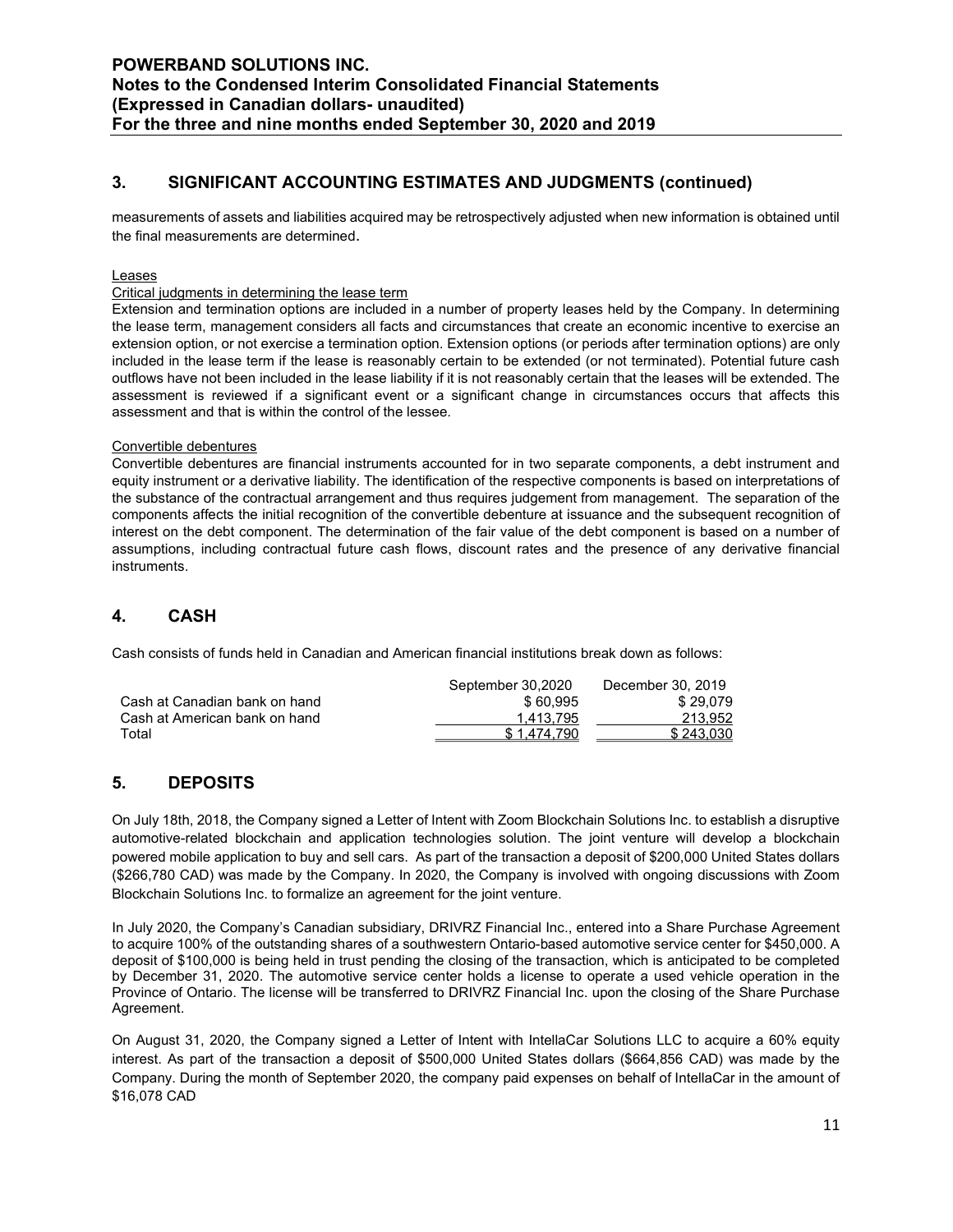# 6. SHORT TERM LOANS

On February 25, 2020, the Company entered into a loan agreement with an arm's length third party to borrow \$850,000 at a rate of 9% per annum, calculated monthly, and to mature in three months. On May 11, 2020, the Company repaid \$350,000 of this loan. On August 31, 2020, the Company repaid a further \$200,000 of this loan.

On September 17, 2020, the Company entered into a loan agreement with D&P Holdings, Inc. to borrow USD \$500,000 (CAD \$658,224) at a rate of 9% per annum, calculated monthly, and to mature in three months.

### 7. INTEREST IN JOINT VENTURE

In November 2018, the Company executed a Definitive Agreement to establish a partnership named D2D Automotive Auction LLC ("D2DAA") through the formation of a new United States based limited liability corporation, owned equally by the Company and Bryan Hunt. D2DAA operates an automotive online remarketing auction network in the U.S. that involves direct consumer to dealer, as well as dealer to dealer, auction transactions. D2DAA is registered and based in Arkansas, United States.

During the three months ended September 30, 2020, D2DAA incurred losses of \$186,455 (September 30, 2019 - \$429,522). Powerband Solutions recognized \$Nil (unrecognized loss at September 30, 2020 \$318,966) and had foreign exchange loss of \$Nil (September 30, 2019 gain of \$ 9,767) resulting in an Interest in Joint Venture in Canadian dollar equivalent of \$Nil at September 30, 2020 (September 30, 2019 - \$614,402). The Company owns 50% of the voting shares of D2DAA and 50% of the net assets of D2DAA. D2DAA accounted for 46% of the Company's revenue and 75% of the Company's account receivable for the 9 months ended September 30, 2020.

### 8. BUSINESS COMBINATIONS

On July 19, 2019, the Company executed a Unit Purchase Agreement to acquire 60% of MUSA Holdings, LLC, and its subsidiaries, including MUSA Auto Finance, LLC ("MUSA"). MUSA is a new and used online vehicle leasing platform to operate in the U.S.

Under the terms of the Agreement, the Company's aggregate consideration was USD \$300,000 in cash and 4,300,000 shares of the Company's stock. At closing, the Company issued 2,500,000 common shares of Powerband Solutions Inc. The Company issued 900,000 common shares of Powerband Solutions Inc. to MUSA on the first anniversary closing date of the transaction, and an additional 900,000 common shares of Powerband Solutions Inc will be issued on the second anniversary of the closing date, for a total of 4,300,000 common shares.

The Company has determined that this transaction represented a business combination with Powerband Solutions Inc. as the acquirer.

The total consideration as of July 19, 2019 has been estimated to be \$ 753,274 CAD (\$577,090 USD).

The Company began consolidating the operating results, cash flows and net assets of MUSA from July 19, 2019 onwards.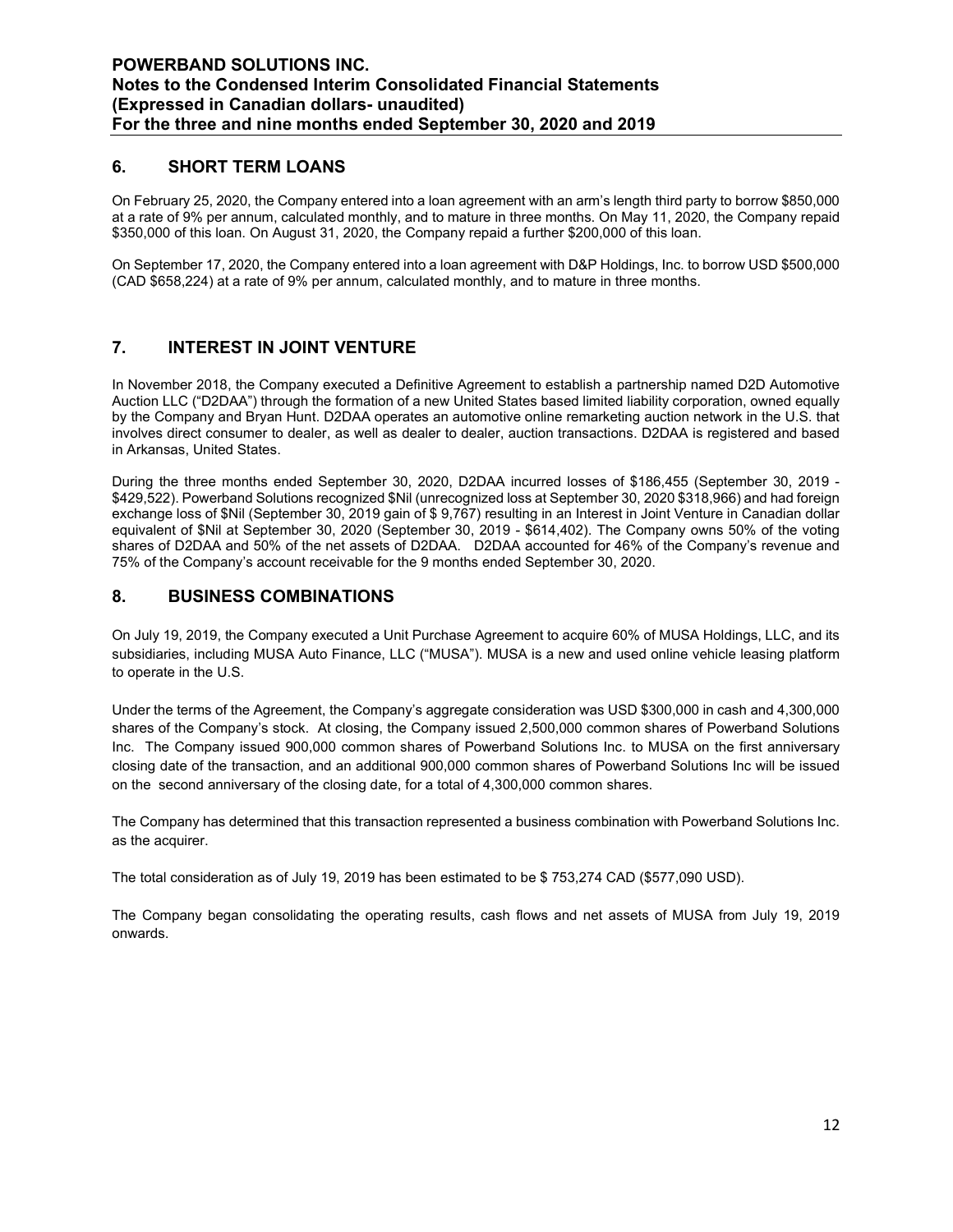# 8. BUSINESS COMBINATIONS (continued)

| <b>POWERBAND SOLUTIONS INC.</b>                                                                                            |                                                             |                |               |                          |                          |
|----------------------------------------------------------------------------------------------------------------------------|-------------------------------------------------------------|----------------|---------------|--------------------------|--------------------------|
|                                                                                                                            |                                                             |                |               |                          |                          |
|                                                                                                                            |                                                             |                |               |                          |                          |
|                                                                                                                            |                                                             |                |               |                          |                          |
|                                                                                                                            |                                                             |                |               |                          |                          |
|                                                                                                                            |                                                             |                |               |                          |                          |
|                                                                                                                            |                                                             |                |               |                          |                          |
| Notes to the Condensed Interim Consolidated Financial Statements                                                           |                                                             |                |               |                          |                          |
| (Expressed in Canadian dollars- unaudited)                                                                                 |                                                             |                |               |                          |                          |
| For the three and nine months ended September 30, 2020 and 2019                                                            |                                                             |                |               |                          |                          |
|                                                                                                                            |                                                             |                |               |                          |                          |
| 8.                                                                                                                         | <b>BUSINESS COMBINATIONS (continued)</b>                    |                |               |                          |                          |
|                                                                                                                            |                                                             |                |               |                          |                          |
|                                                                                                                            |                                                             |                |               |                          |                          |
| The following table summarized the consideration paid as part of the purchase price:                                       |                                                             |                |               |                          |                          |
|                                                                                                                            |                                                             |                |               |                          |                          |
| Consideration                                                                                                              | <b>Shares Issued/Issuable</b>                               |                |               | <b>Consideration USD</b> | <b>Consideration CAD</b> |
| Cash                                                                                                                       |                                                             | $\blacksquare$ | \$            | $300,000.00$ \$          | 391,590.00               |
| Issued on July 19, 2019                                                                                                    |                                                             | 2,500,000      |               | 181,951                  | 237,500                  |
| To be issued on July 19, 2020                                                                                              |                                                             | 900,000        |               | 49,222                   | 64,249                   |
| To be issued on July 19, 2021                                                                                              |                                                             | 900,000        |               | 45,917                   | 59,935                   |
| <b>Total consideration</b>                                                                                                 |                                                             |                | \$            | 577,090.00 \$            | 753,274.00               |
|                                                                                                                            |                                                             |                |               |                          |                          |
| Common shares to be issued on July 19, 2020 and July 19, 2021 were valued using the Black-Scholes pricing model,           |                                                             |                |               |                          |                          |
|                                                                                                                            |                                                             |                |               |                          |                          |
|                                                                                                                            |                                                             |                |               |                          |                          |
|                                                                                                                            | as at the acquisition date, using the following assumption: |                |               |                          |                          |
|                                                                                                                            |                                                             |                |               |                          |                          |
| <b>Inputs</b>                                                                                                              |                                                             | July 19, 2020  | July 19, 2021 |                          |                          |
| Share price                                                                                                                |                                                             | 0.095          |               | 0.095                    |                          |
| Exercise price                                                                                                             |                                                             | 0.095          |               | 0.095                    |                          |
|                                                                                                                            |                                                             | 126.81%        |               | 126.81%                  |                          |
| Volatility<br><b>Risk free</b>                                                                                             |                                                             | 1.11%          |               | 1.11%                    |                          |
|                                                                                                                            |                                                             |                |               |                          |                          |
| Dividend yeild                                                                                                             |                                                             | 0.00%          |               | 0.00%                    |                          |
|                                                                                                                            |                                                             |                |               |                          |                          |
| The following table summarizes the preliminary allocation of the purchase price of the identifiable assets and liabilities |                                                             |                |               |                          |                          |
| based on their estimated fair value as at the date of acquisition:                                                         |                                                             |                |               |                          |                          |
|                                                                                                                            |                                                             |                |               |                          |                          |
|                                                                                                                            |                                                             |                |               |                          |                          |
|                                                                                                                            | <b>Description</b>                                          | <b>CAD</b>     |               |                          |                          |
|                                                                                                                            | Total purchase of MUSA                                      | \$             | 753,274       |                          |                          |
|                                                                                                                            | Net w orking capital assumed                                |                | (449, 125)    |                          |                          |
|                                                                                                                            | Lease receivable                                            |                | 289,450       |                          |                          |
|                                                                                                                            | Fixed assets                                                |                | 357,161       |                          |                          |
|                                                                                                                            | Right of use asset                                          |                | 4,696,888     |                          |                          |
|                                                                                                                            | Deposits                                                    |                | 147,894       |                          |                          |

| <b>Inputs</b>    | <b>July 19, 2020</b> | July 19, 2021 |
|------------------|----------------------|---------------|
| Share price      | 0.095                | 0.095         |
| Exercise price   | 0.095                | 0.095         |
| Volatility       | 126.81%              | 126.81%       |
| <b>Risk free</b> | 1.11%                | 1.11%         |
| Dividend yeild   | $0.00\%$             | $0.00\%$      |

|                                                                                                  | 2,500,000                                                                                          |                       | 181,951           | 237,500    |
|--------------------------------------------------------------------------------------------------|----------------------------------------------------------------------------------------------------|-----------------------|-------------------|------------|
| 20                                                                                               | 900,000                                                                                            |                       | 49,222            | 64,249     |
| 21                                                                                               | 900,000                                                                                            |                       | 45,917            | 59,935     |
|                                                                                                  |                                                                                                    | \$                    | 577,090.00<br>-\$ | 753,274.00 |
| using the following assumption:                                                                  | ued on July 19, 2020 and July 19, 2021 were valued using the Black-Scholes pricing model,          |                       |                   |            |
|                                                                                                  | July 19, 2020                                                                                      | July 19, 2021         |                   |            |
| e price                                                                                          |                                                                                                    | 0.095                 | 0.095             |            |
| ise price                                                                                        |                                                                                                    | 0.095                 | 0.095             |            |
| ility                                                                                            | 126.81%                                                                                            |                       | 126.81%           |            |
|                                                                                                  |                                                                                                    | 1.11%                 | 1.11%             |            |
| ree                                                                                              |                                                                                                    |                       |                   |            |
|                                                                                                  | arizes the preliminary allocation of the purchase price of the identifiable assets and liabilities | 0.00%                 | 0.00%             |            |
| end yeild<br>air value as at the date of acquisition:                                            |                                                                                                    |                       |                   |            |
|                                                                                                  | <b>CAD</b>                                                                                         |                       |                   |            |
|                                                                                                  | \$                                                                                                 | 753,274               |                   |            |
| <b>Description</b><br>Total purchase of MUSA<br>Net w orking capital assumed<br>Lease receivable |                                                                                                    | (449, 125)<br>289,450 |                   |            |
| <b>Fixed assets</b>                                                                              |                                                                                                    | 357,161               |                   |            |
| Right of use asset                                                                               |                                                                                                    | 4,696,888             |                   |            |
| Deposits                                                                                         |                                                                                                    | 147,894               |                   |            |
| Intangibles - Intellectual property                                                              |                                                                                                    | 989,357               |                   |            |
| Lease liability                                                                                  |                                                                                                    | (4,696,888)           |                   |            |
| Deferred income tax liability                                                                    |                                                                                                    | (251, 871)            |                   |            |
| Non-controlling interest                                                                         |                                                                                                    | (502, 185)            |                   |            |

Goodwill is attributable to MUSA that has experience in online vehicle leasing platform, operations, customer development and additions of deferred tax liability pertaining to increate in values of intangible asset from recording it at fair value.

Deferred income tax liability is computed at the fair value of intangible assets acquired with the applicable tax rate of approx. 25.5% of \$989,357.

Since the acquisition date, MUSA has contributed \$225,948 in revenues and \$3,465,576 to the Company's let loss.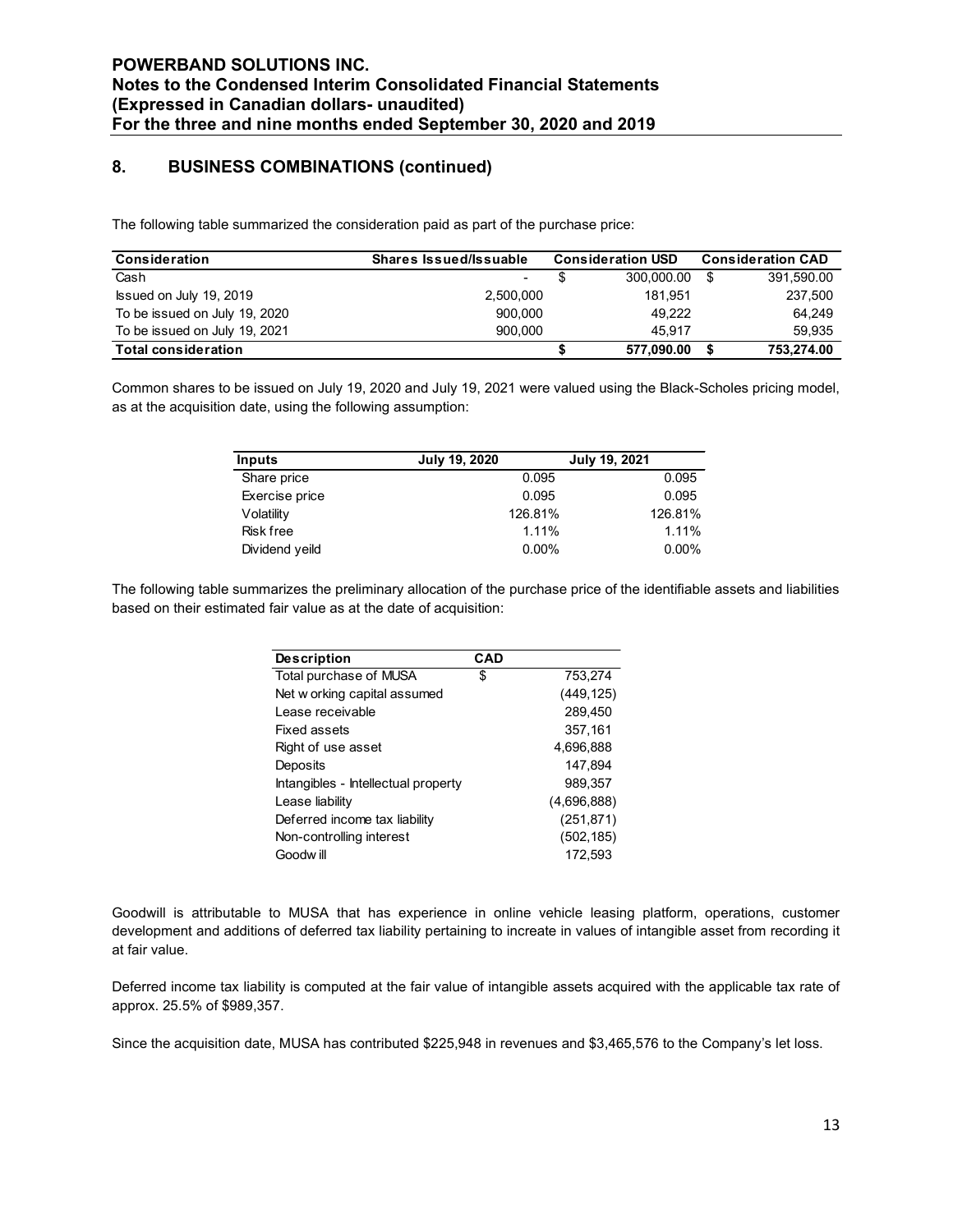### 9. INTANGIBLE ASSETS

During the year ended December 31, 2016, the Company acquired a web platform for cash of \$1,391,532. During the year ended December 31, 2017, the Company capitalized an additional \$2,000 of costs related to the asset. During the year ended December 31, 2018 an additional \$854,585 of internal and external development costs related to the asset were capitalized. During the year ended December 31, 2019 an additional \$984,429 of internal and external development costs related to the asset were capitalized. The web platform is used by the Company to develop its future software applications and to sell various services. Under the current amortization policy, the web platform and associated development additions are amortized on a straight-line basis over five years.

On August 31st, 2018, the Company acquired 100% of the outstanding shares of 1070879 B.C. Ltd., operating as LeadSource Canada. Based in Kelowna, British Columbia, LeadSource is a next generation automotive private sale event marketing Company. As consideration for the transaction Powerband Solutions paid LeadSource a cash purchase price of \$60,000 for 100% of the outstanding shares. As there were no identifiable assets in 1070879 B.C. Ltd., at the time of closing, the entire purchase price has been allocated to Intangible Assets and is being amortized on a straight-line basis over five years.

On July 17, 2019, the Company executed a Unit Purchase Agreement to acquire 60% of MUSA Holdings, LLC, and its subsidiaries, including MUSA Auto Finance, LLC ("MUSA"). MUSA is a leading new and used vehicle platform, with licenses to operate in 33 States in the U.S. intellectual property was identified and is being amortized on a straight-line basis over five years.

The following table summarizes the movements in Intangible Assets for the three-month period ended September 30, 2020 and 2019:

|                                         | 2020      | 2019      |  |
|-----------------------------------------|-----------|-----------|--|
|                                         |           |           |  |
| Cost Balance at July 1                  | 2,285,768 | 3,249,340 |  |
| Additions during the quarter            | 265,448   | 306,626   |  |
| Cost Balance as at September 30         | 2,551,216 | 3,555,966 |  |
|                                         | 2020      | 2019      |  |
|                                         |           |           |  |
| Amortization Balance at July 1          | 1,491,664 | 1,182,967 |  |
| Charge during the quarter               | 127,561   | 177,798   |  |
| Amortization Balance as at September 30 | 1,619,225 | 1,360,765 |  |
| <b>Carrying Value at September 30</b>   | 931,991   | 2,195,201 |  |
| LeadSource                              |           |           |  |
|                                         | 2020      | 2019      |  |
|                                         |           |           |  |
| Cost Balance at July 1                  | 60,000    | 60,000    |  |
| Additions during the quarter            |           |           |  |
| Cost Balance as at September 30         | 60,000    | 60,000    |  |
|                                         | 2020      | 2019      |  |
|                                         |           |           |  |
| Amortization Balance at July 1          | 22,000    | 10,000    |  |
| Charge during the quarter               | 3,000     | 3,000     |  |
| Amortization Balance as at September 30 | 25,000    | 13,000    |  |
| <b>Carrying Value September 30</b>      | 35,000    | 47,000    |  |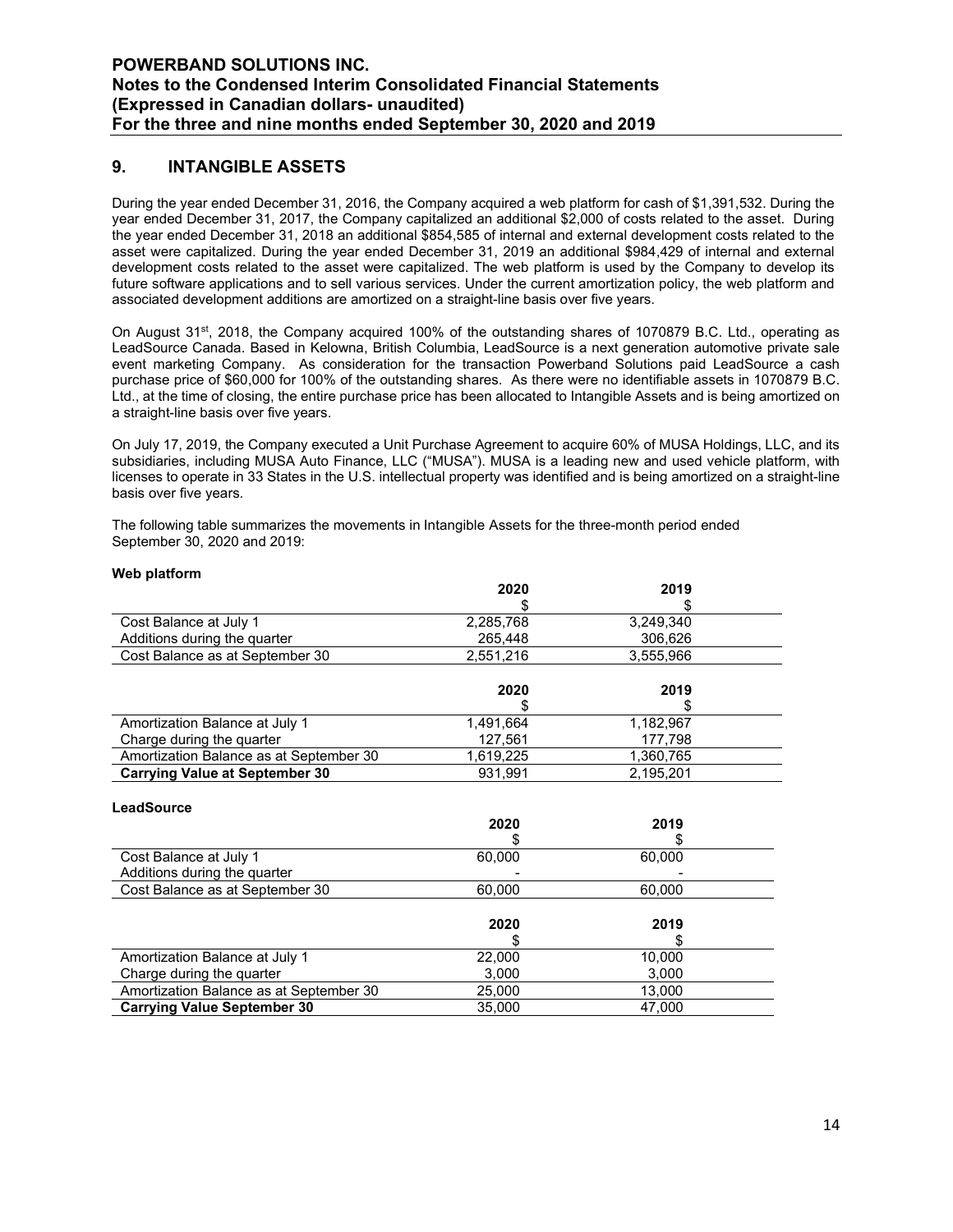# 9. INTANGIBLE ASSETS (continued)

#### Intellectual property

|                                             | 2020      | 2019      |  |
|---------------------------------------------|-----------|-----------|--|
|                                             |           |           |  |
| Cost Balance at July 1,                     | 1,032,938 |           |  |
| Foreign exchange adjustments                | 23,420    |           |  |
| Cost Balance as at September 30             | 1,009,518 |           |  |
|                                             |           |           |  |
|                                             | 2020      | 2019      |  |
|                                             |           |           |  |
| Amortization Balance at July 1              | 206,587   |           |  |
| Change during the quarter                   | 45,792    |           |  |
| Amortization Balance as at September 30     | 252,379   |           |  |
| <b>Carrying Value September 30</b>          | 757,139   |           |  |
| <b>Total Carrying Value at September 30</b> | 1,724,130 | 2,242,201 |  |
|                                             |           |           |  |

# 10. PROPERTY, PLANT AND EQUIPMENT

| Cost                          | <b>Furniture</b><br><b>Fixtures and</b><br><b>Equipment</b> | Computer<br><b>Equipment</b> | Leasehold<br><b>Improvements</b> | <b>Total</b> |
|-------------------------------|-------------------------------------------------------------|------------------------------|----------------------------------|--------------|
| Balance at July 1, 2020       | 355,772                                                     | 7,499                        | 8.929                            | 372,200      |
| Additions in the quarter      |                                                             | 259,631                      | $\,$                             | 259,631      |
| Foreign exchange adjustments  | (8.067)                                                     | (170)                        | (203)                            | (8,440)      |
| Balance at September 30, 2020 | 347,705                                                     | 366.960                      | 8.726                            | 623,391      |
| Amortization                  |                                                             |                              |                                  |              |
| Balance at July 1, 2020       | 84.794                                                      | 7.499                        | 1.148                            | 93.438       |
| Foreign exchange adjustments  | (1,439)                                                     | (170)                        | (19)                             | (1,638)      |
| Amortization for the quarter  | 21,179                                                      | 21,699                       | 286                              | 43,164       |
| Balance at September 30, 2020 | 104,534                                                     | 29.028                       | 1.415                            | 134,977      |
| At September 30, 2020         | 243,171                                                     | 237.932                      | 7,311                            | 488.414      |

# 11. ACCOUNTS PAYABLE AND ACCRUED LIABILITIES

|                                        | September 30, | December 31, |
|----------------------------------------|---------------|--------------|
|                                        | 2020          | 2019         |
|                                        | S             |              |
|                                        |               |              |
| Trade payables                         | \$1,494,194   | \$1,481,830  |
| <b>Accrued liabilities</b>             | 335,340       | 567,770      |
|                                        |               |              |
| Trade payables and accrued liabilities | \$1,829,534   | \$2,049,600  |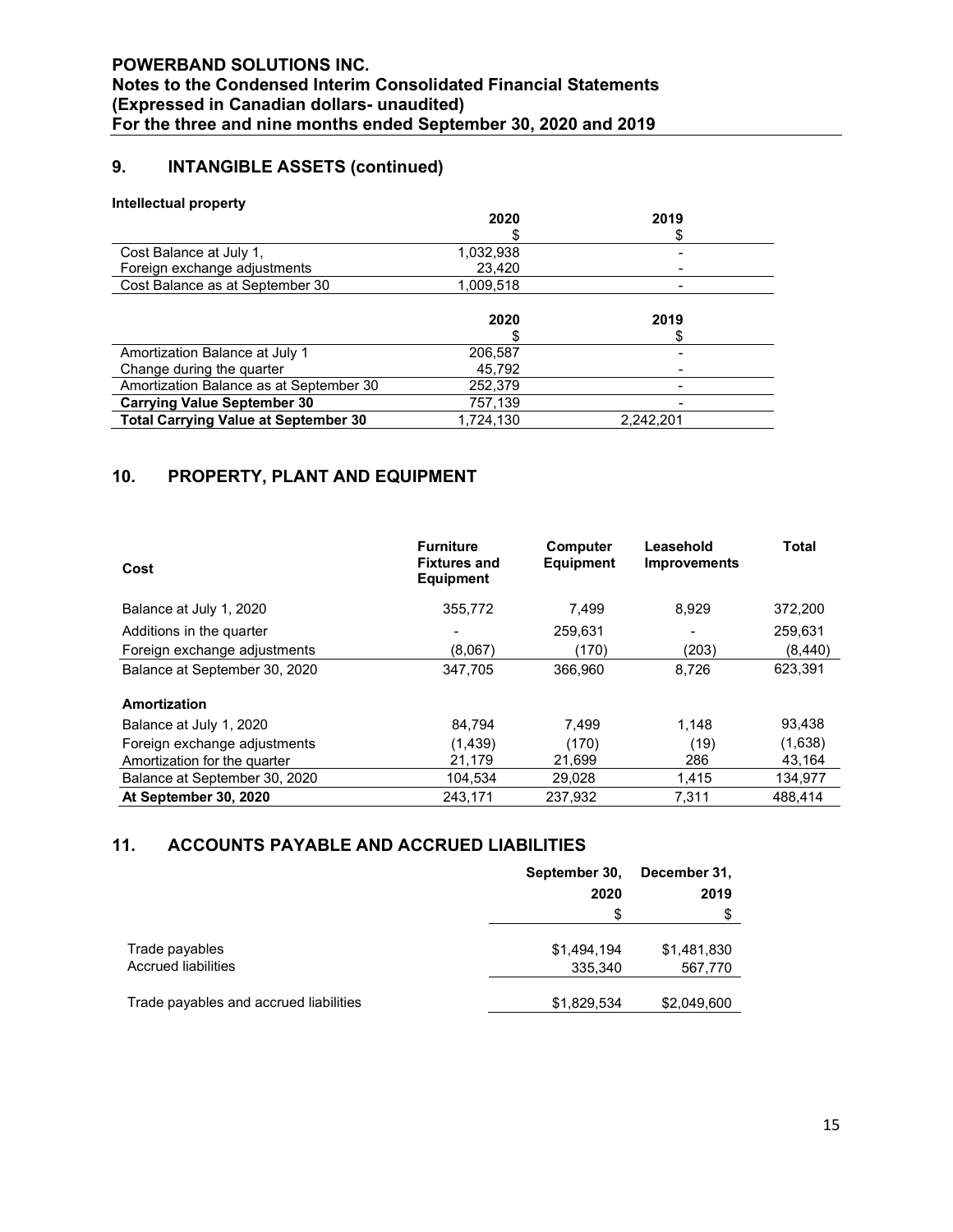# 12. SHARE CAPITAL AND RESERVES

#### Authorized

The Company is authorized to issue:

an unlimited number of Common Shares with no stated par value

#### Private Placements:

On April 25, 2019, the Company closed a non-brokered private placement by issuing 12,505,261 common shares for gross proceeds of \$1,264,680. There were no warrants issued with the private placement and no finders' fees were incurred.

On December 20, 2019, the Company closed the first tranche of a \$500,000 Private Placement. A total of 1,538,461 Units, at a price of \$0.065 per Unit, have been issued for total gross proceeds to the Company of \$100,000. Each Unit is comprised one (1) common share of the Company ("Common Share") and one half of one (1/2) common share purchase warrant (each whole share purchase warrant, a "Warrant") of the Company. Each Warrant shall entitle the holder to receive, for no additional consideration, one (1) Common Share, subject to adjustments, at an exercise price of \$0.15 for a period of 24 months from the date of issuance.

A total of 769,280 warrants were issued as part of the \$100,000 Private Placement on December 20, 2019.

On January 21, 2020, the Company closed on \$400,000 of a Private Placement financing, representing the second tranche of a \$500,000 Private Placement financing that was first announced on December 20, 2019. The first tranche of \$100,000 closed on December 21, 2019. In total 7,692,307 units (the "Units") were issued at a price of \$0.065 per Unit for total proceeds of \$500,000

#### **Shares for Debt:**

Effective April 10, 2019 the Company settled the five-year loan of \$705,035 owed to the CEO, and a significant shareholder of the Company through the issuance of 7,050,350 common shares of the Company at a deemed price of \$0.10 per Common Share.

On October 28, 2019, the Company settled an outstanding debt of \$712,969.90 owed to the CEO of the Company and a significant shareholder of the Company through the issuance of 12,963,089 common shares of the Company, at a deemed price of \$0.055 per Common Share.

On April 25, 2019, the Company issued 10,000,000 common shares for a deemed price of 0.10 per common share for an outstanding debt of \$832,000.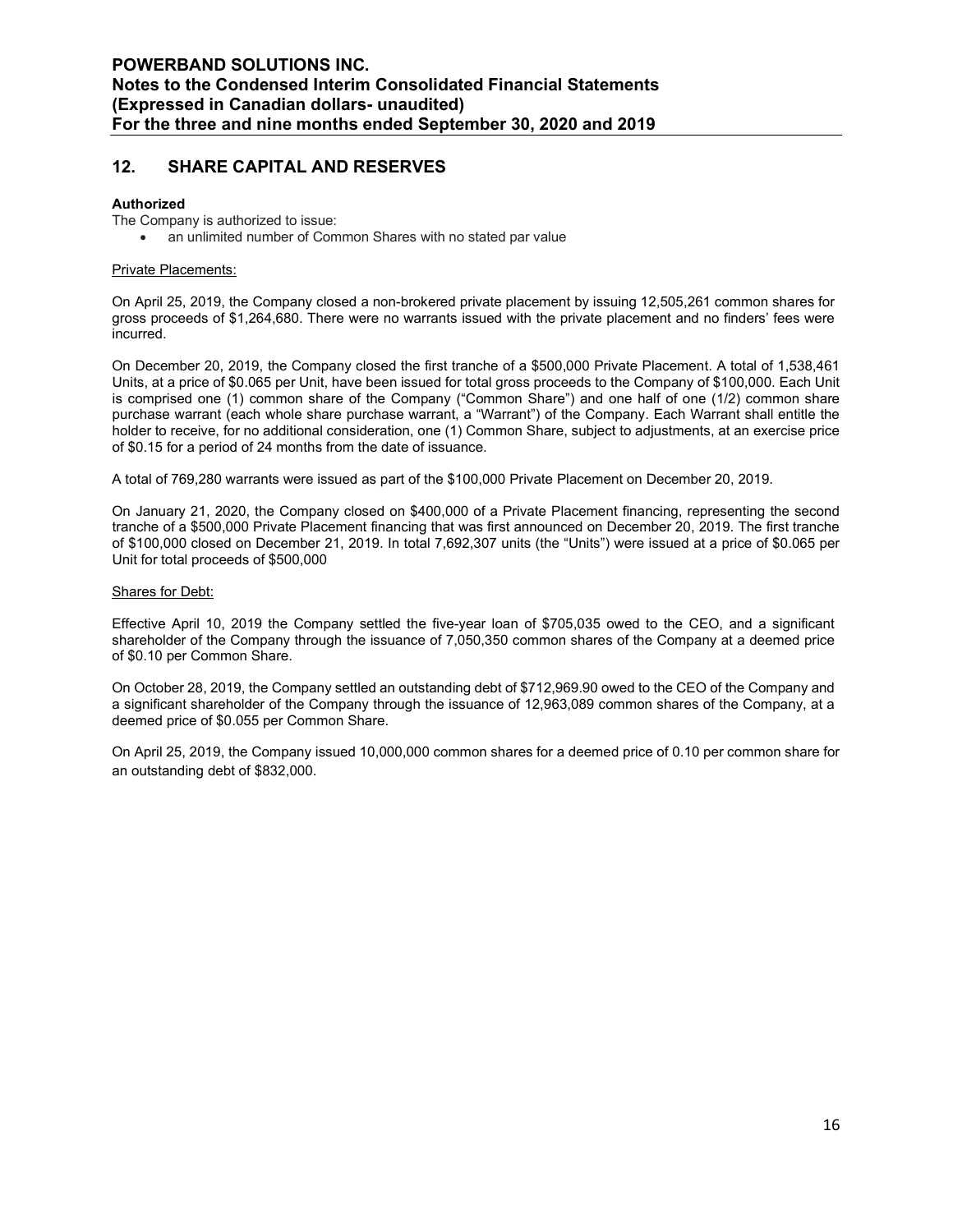# 12. SHARE CAPITAL AND RESERVES (Continued)

#### Share issuances:

On June 7, 2019, the Company issued 3,000,000 common shares to the President of the Company at a deemed price of \$0.07 per Common Share for services rendered.

On July 19, 2019, the Company acquired 60% of the Units of MUSA Holdings, LLC. As part of the purchase price the Company issued 2,500,000 common shares to MUSA Companies on August 1, 2019.

On November 4, 2019, the Company issued 3,000,000 restricted share units to the directors of the Company at a deemed price of \$0.07 per Common Share for services rendered.

On June 10, 2020, the Company issued 260,577 common shares from the exercise of warrants and options. A total of 198,077 warrants were exercised at a price of \$0.15 for proceeds of \$29,711.55. 62,500 options were exercised at \$0.10 for proceeds of \$6,250.

On June 30, 2020, the Company issued 76,923 common shares from the exercise of warrants at a price of \$0.15 for proceeds of \$11,538.45.

On July 20, 2020, the Company issued 900,000 common shares to MUSA Companies, LLC, as part of the purchase price from the July 19, 2019 acquisition.

#### Share Purchase Warrants

Share purchase warrant transactions are summarized as follows:

|                             | Number of share   | Weighted average exercise price |
|-----------------------------|-------------------|---------------------------------|
|                             | purchase warrants | (\$)                            |
| Balance, December 31, 2018  | 16,683,093        | 0.60                            |
| Warrants granted            | 769,280           | 0.15                            |
| Balance, December 31, 2019  | 17,452,373        | 0.58                            |
| Warrants granted January 15 | 350,000           | 0.15                            |
| Warrants granted January 20 | 3,076,924         | 0.15                            |
| Warrants granted March 6    | 2,500,000         | 0.30                            |
| Warrants exercised in June  | (275,000)         | 0.15                            |
| Balance, September 30, 2020 | 23,104,246        | 0.49                            |

A summary of the Company's share purchase warrants outstanding as at September 30, 2020 is presented below:

16,683,093 Warrants have an exercise price of 0.60, and an expiration date of February 7, 2021 769,280 Warrants have an exercise price of 0.15, and an expiration date of December 20, 2021 2,801,924 Warrants have an exercise price of 0.15, and an expiration date of January 20, 2022 350,000 Warrants have an exercise price of 0.165, and an expiration date of January 15, 2021 2,500,000 Warrants have an exercise price of 0.30, and an expiration date of March 6, 2022

The weighted average remaining contractual life of the share purchase warrants is 0.62 years.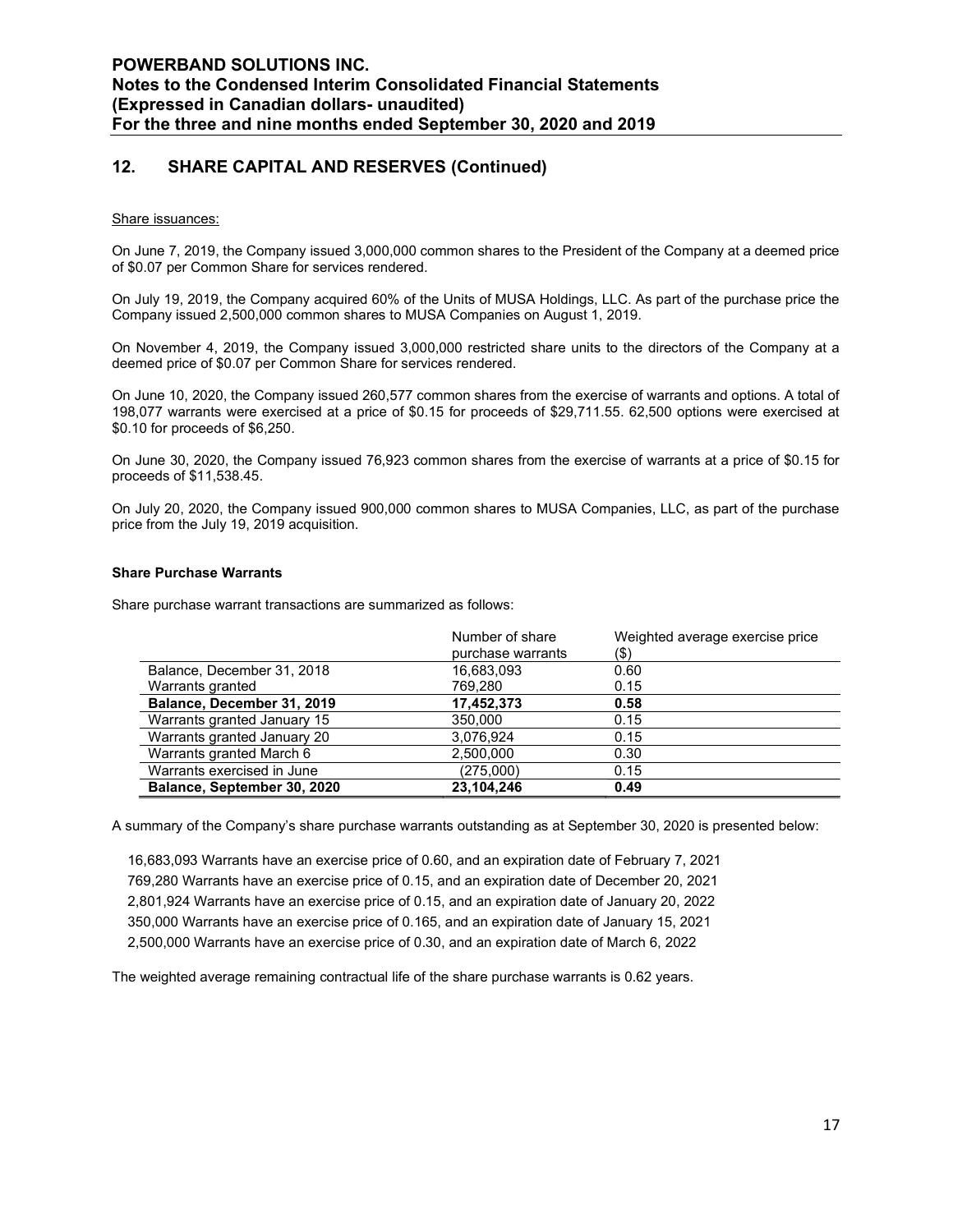# 12. SHARE CAPITAL AND RESERVES (Continued)

#### Stock Options

The Company has adopted a stock option plan (the "Option Plan") for directors, officers, employees, and consultants of the Company. At the Company's Annual General Meeting held on May 29, 2019 the shareholders approved the 2019 Incentive Stock Option Plan (20% Fixed Plan), reserving for issuance up to 16,552,478 common shares of the Company.

In July 2019, the Company granted 6,800,000 stock options to consultants, directors, officers and employees of the Company which vest over a two-year period. The stock options were issued with an exercise price of \$0.10 and an expiry date five years from the date of issuance. The fair value of share-based compensation in connection with this stock option grant was \$ 488,737, to be recognized over the three-year vesting period, with \$27,717 recognized in the three-month period ended September 30, 2020.

In October 2019, the Company granted 500,000 stock options to consultants, directors, officers and employees of the Company which vest over a two-year period. The stock options were issued with an exercise price of \$0.10 and an expiry date five years from the date of issuance. The fair value of share-based compensation in connection with this stock option grant was \$ 27,046 to be recognized over the three-year vesting period, with \$3,688 recognized in the three-month period ended September 30, 2020.

In October 2019, the Company granted 1,200,000 stock options to consultants, directors, officers and employees of the Company which vest over a two-year period. The stock options were issued with an exercise price of \$0.10 and an expiry date five years from the date of issuance. The fair value of share-based compensation in connection with this stock option grant was \$ 64,907 to be recognized monthly over the one vesting period, with \$3,806 recognized in the three-month period ended September 30, 2020.

In December 2019, the Company granted 700,000 stock options to consultants which vest monthly over a one-year period. The stock options were issued with an exercise price of \$0.15 and an expiry date five years from the date of issuance. The fair value of share-based compensation in connection with this stock option grant was \$ 32,640 to be recognized over the over-year vesting period, with \$3,177 recognized in the three-month period ended June 30, 2020.

In February 2020, the Company granted 500,000 stock options to consultants, which vested immediately. The stock options were issued with an exercise price of \$0.215 and an expiry date five years from the date of issuance. The fair value of share-based compensation in connection with this stock option grant was \$73,384 to be recognized immediately, with \$73,384 recognized in the three-month period ended March 31, 2020.

In February 2020, the Company granted 400,000 stock options to consultants, which vested immediately. The stock options were issued with an exercise price of \$0.16 and an expiry date five years from the date of issuance. The fair value of share-based compensation in connection with this stock option grant was \$68,100 to be recognized immediately, with \$68,100 recognized in the three-month period ended March 31, 2020.

In February 2020, the Company granted 300,000 stock options to consultants, which vested immediately. The stock options were issued with an exercise price of \$0.21 and an expiry date five years from the date of issuance. The fair value of share-based compensation in connection with this stock option grant was \$41,541 to be recognized immediately, with \$41,541 recognized in the three-month period ended March 31, 2020.

At the Company's Annual General Meeting held on July 29, 2020 the shareholders approved the 2020 Incentive Stock Option Plan (20% Fixed Plan), reserving for issuance up to 22,435,693 common shares of the Company, including up to 2,000,000 Restricted Share Units.

In July 2020, the Company granted 1,800,000 stock options to consultants, which vested immediately. The stock options were issued with an exercise price of \$0.225 and an expiry date five years from the date of issuance. The fair value of share-based compensation in connection with this stock option grant was \$341,474 to be recognized immediately, with \$341,474 recognized in the three-month period ended September 30, 2020.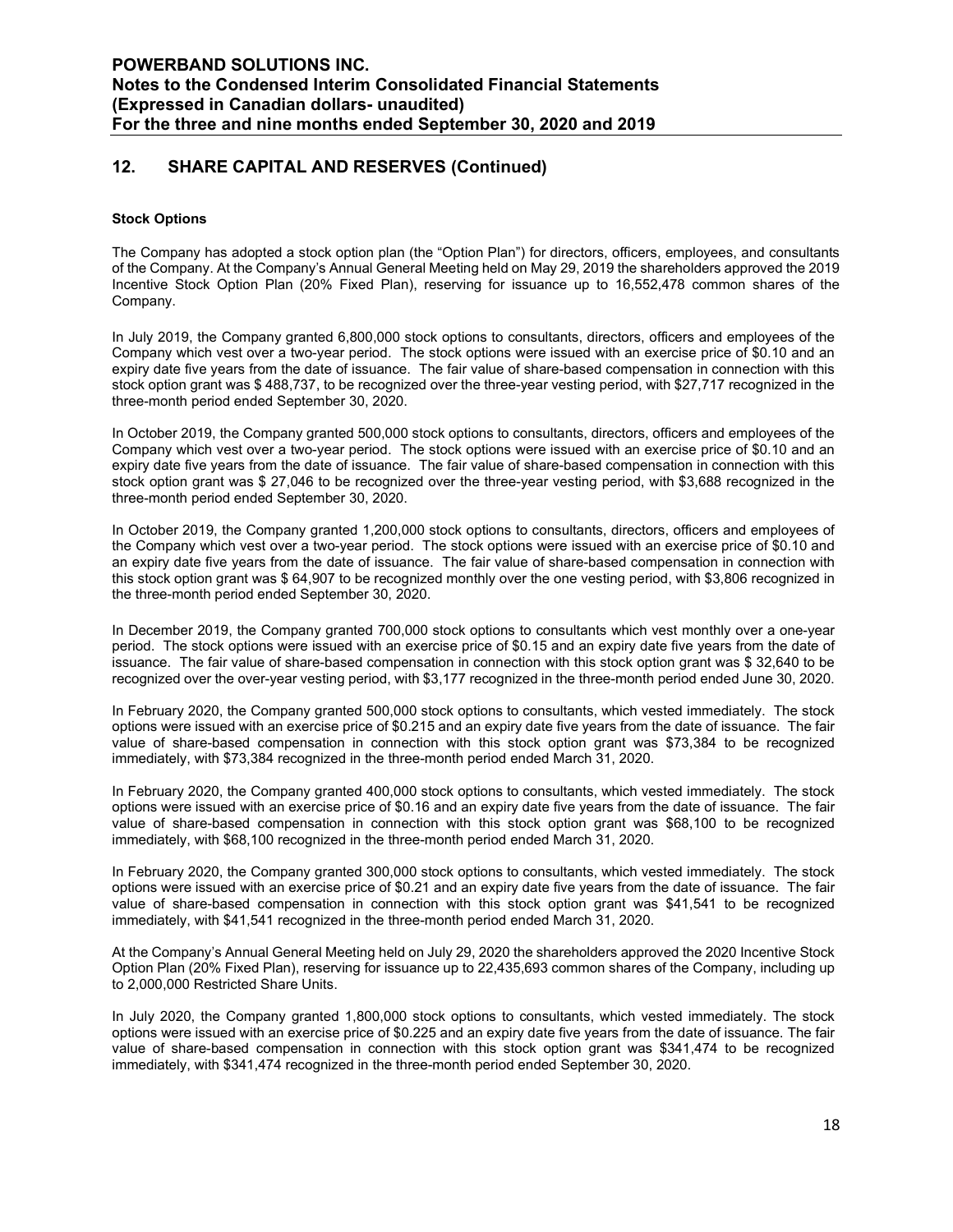# 12. SHARE CAPITAL AND RESERVES (Continued)

#### Stock Options (continued)

In August 2020, the Company granted 1,500,000 stock options to employees, which vested immediately. The stock options were issued with an exercise price of \$0.225 and an expiry date five years from the date of issuance. The fair value of share-based compensation in connection with this stock option grant was \$271,046 to be recognized immediately, with \$271,046 recognized in the three-month period ended September 30, 2020.

On August 13, 2020, the Company issued 700,000 restricted share units to consultants of the Company. 50% of the RSUs vest on August 13, 2021 and the remaining vest on August 13, 2022.

In determining the amount of share-based compensation, the Company used the Black-Scholes option pricing model to establish the fair value of options granted by applying the following:

|                                       | 2020              | 2019            |
|---------------------------------------|-------------------|-----------------|
| Grant date share price                | $$0.175 - $0.235$ | \$0.06-\$0.09   |
| Risk-free interest rate               | $0.31\% - 1.39\%$ | $1.25 - 1.58%$  |
| Expected life of options              | 5 years           | 5 years         |
| Expected annualized volatility        | 115%              | 115%            |
| Expected dividend yield               |                   |                 |
| Black-Scholes value of each<br>option | $$0.138 - $0.19$  | $$0.05 - $0.07$ |

Information with respect to the Company's stock options is presented below:

| Number of stock<br>options | Weighted average exercise<br>price $(\$)$ |
|----------------------------|-------------------------------------------|
| 11,278,500                 | 0.1040                                    |
| 4.500.000                  | 0.2170                                    |
| (62,500)                   | 0.1000                                    |
| -                          |                                           |
| 15.716.000                 | 0.1430                                    |
|                            |                                           |

A summary of the Company's stock options outstanding as at September 30, 2020 is presented below:

| Number of options (#) | <b>Exercise Price (\$)</b> | <b>Expiry Date</b> |
|-----------------------|----------------------------|--------------------|
| 1,678,500             | 0.30                       | February 1, 2023   |
| 400.000               | 0.225                      | April 24, 2021     |
| 6.800.000             | 0.10                       | July 10, 2024      |
| 437,500               | 0.10                       | October 3, 2024    |
| 1,200,000             | 0.10                       | October 17, 2024   |
| 700,000               | 0.10                       | December 2, 2024   |
| 500,000               | 0.215                      | February 12, 2025  |
| 400,000               | 0.16                       | February 25, 2025  |
| 300,000               | 0.21                       | February 27, 2025  |
| 1.800.000             | 0.225                      | July 30, 2025      |
| 1,500,000             | 0.225                      | August 10, 2025    |
| 15,716,000            |                            |                    |

The weighted average remaining contractual life of the options is 3.86 years.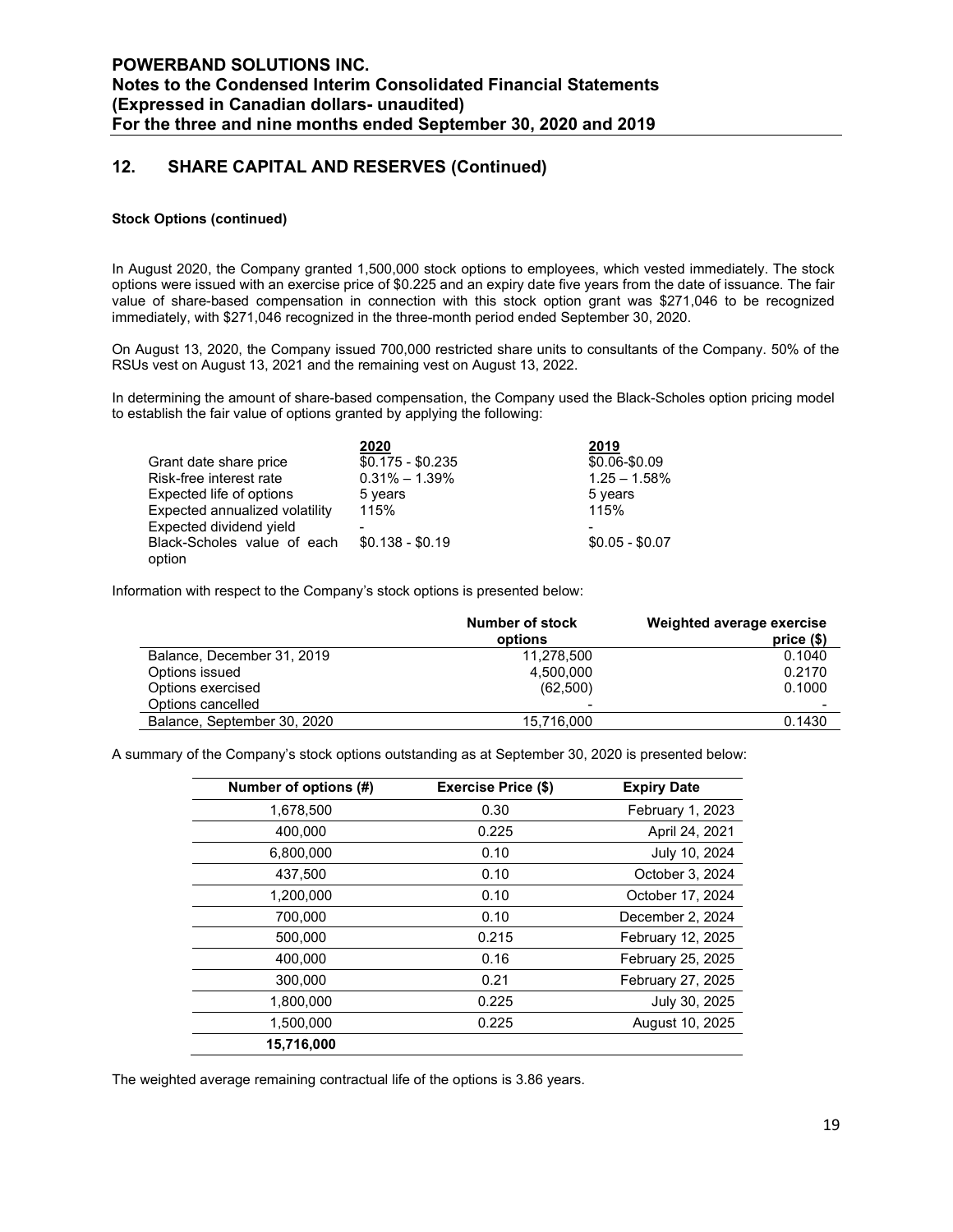### 13. RELATED PARTY TRANSACTIONS

| WERBAND SOLUTIONS INC.<br>es to the Condensed Interim Consolidated Financial Statements<br>pressed in Canadian dollars- unaudited)<br>the three and nine months ended September 30, 2020 and 2019 |      |                                             |                                            |      |  |
|---------------------------------------------------------------------------------------------------------------------------------------------------------------------------------------------------|------|---------------------------------------------|--------------------------------------------|------|--|
|                                                                                                                                                                                                   |      |                                             |                                            |      |  |
| <b>RELATED PARTY TRANSACTIONS</b>                                                                                                                                                                 |      |                                             |                                            |      |  |
| t September 30, 2020, total amounts due to related parties were \$1,254,407 (September 30, 2019 \$2,185,826).                                                                                     |      |                                             |                                            |      |  |
|                                                                                                                                                                                                   |      |                                             |                                            |      |  |
|                                                                                                                                                                                                   |      |                                             |                                            |      |  |
| ng the three-and-nine month period ended September 30, the Company recorded sales transactions to its joint<br>ure, D2DAA, as follows:                                                            | 2020 | Three months ended<br>September 30,<br>2019 | Nine months ended<br>September 30,<br>2020 | 2019 |  |

As at September 30, 2020, the following are due from D2DAA accounts receivable (Note 14) is \$1,248,055 (2019- \$386,203). The Company owes D2DAA \$195,795 (2019- \$195,795) as at September 30, 2020. The balance is due on demand and non-interest bearing.

As at September 30, 2020, the Company owed the CEO of Musa Holdings LLC \$222,136 (2019- \$416,860). The amount is due on demand and non-interest bearing.

#### Shareholder loans and transactions

As at September 30, 2020 other unsecured, non-interest-bearing balances owed to shareholders totaled \$849,116 (2019 - \$1,668,783).

#### Compensation of key management personnel of the Company

Key management personnel include those persons having authority and responsibility for planning, directing and controlling the activities of the Company as a whole. The Company has determined that key management personnel consists of the Board of Directors, corporate officers, including the Chief Executive Officer, the President, the Chief Financial Officer, and the Chief Technology Officer.

Key management personnel compensation for the three months ended September 30, 2020 and 2019 was as follows:

- i. CEO \$75,000 (2019 -\$ 45,000).
- ii. Chief Financial Officer \$8,085 (2019- \$ 8,340)
- iii. Chief Technology Officer \$32,400 (2019- \$ 32,400)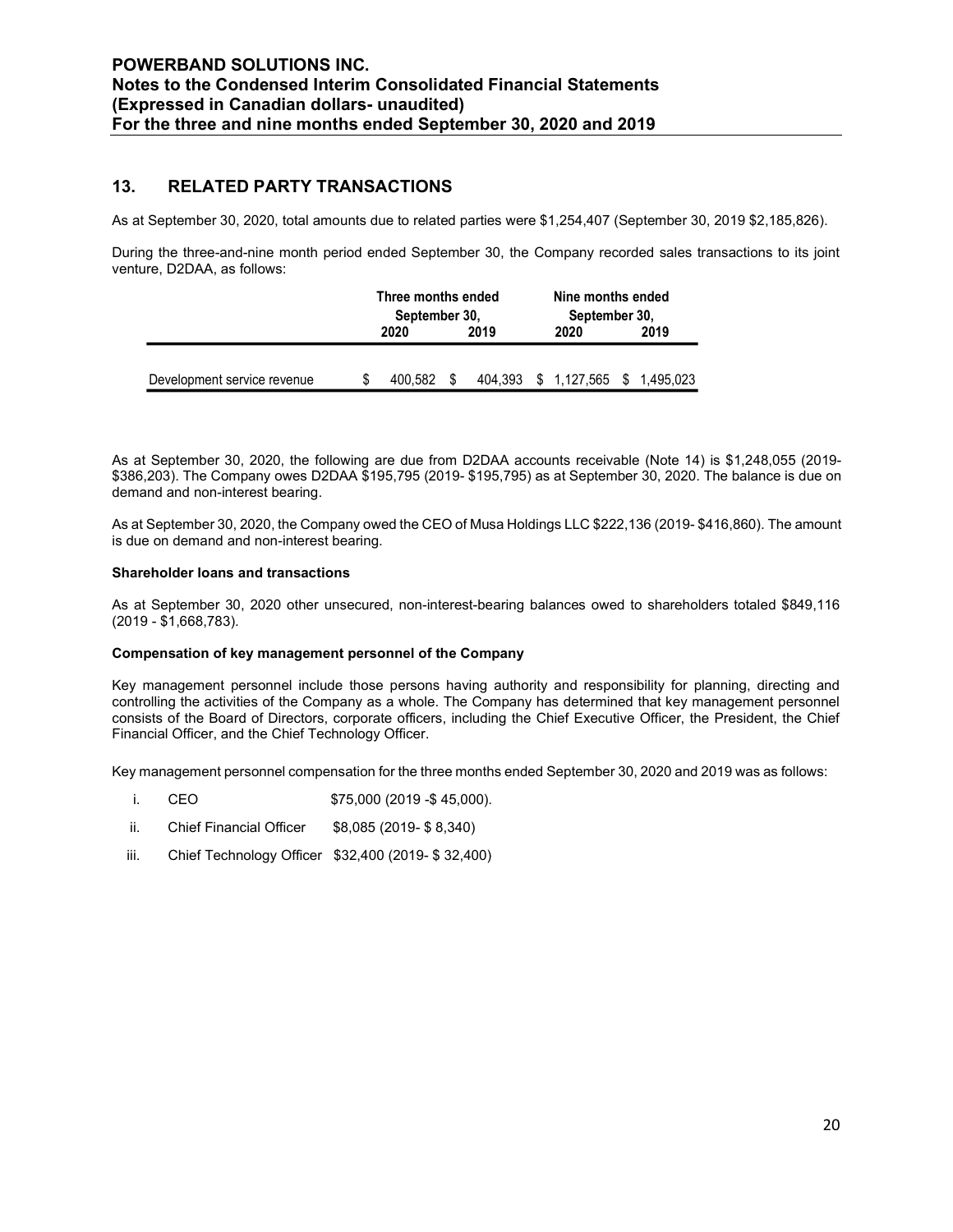### 14. FINANCIAL INSTRUMENTS

The Company is exposed in varying degrees to a variety of financial instrument related risks. The main types of risks are credit risk, liquidity risk and market risk. These risks arise from the normal course of operations and all transactions are undertaken as a going concern. The type of risk exposure and the way in which such exposure is managed is provided as follows:

#### Credit risk

Credit risk is the risk of an unexpected loss if a customer or counterparty to a financial instrument fails to meet its contractual obligations. The Company's credit risk is primarily attributable to its trade and other receivables. The nature of the Company's diverse customer base ensures that there is no concentration of credit risk. The aging of the trade receivables is as follows:

|                             | 2020      | 2019      |
|-----------------------------|-----------|-----------|
| Current to 30 days past due | 594.297   | \$576,876 |
| Past due (31-60 days)       | 64.870    | 339       |
| Past due (> 61 days)        | 1,011,057 | 93.416    |
|                             | 1,670,224 | \$670,631 |

Based on amounts which are past due, historical trends, and available information, there is no indication that a customer could be experiencing liquidity or going concern problems. These write-offs would be charged to sales and marketing expenses.

The Company maintains minimal cash reserves on hand. Adequate liquidity to meet all current payment obligations and future planned capital expenditures are provided by investments from the shareholder.

#### Liquidity risk

Liquidity risk is the risk that the Company will not be able to meet its financial obligations as they fall due.

The Company's approach to managing liquidity risk to is ensure, as far as possible, that it will always have sufficient liquidity to meet liabilities when due. This is provided through cash injections of the shareholder when needed. The Company also manages liquidity risk by continuously monitoring actual and budgeted expenses.

At September 30, 2020, all the Company's trade payables and accrued liabilities had contractual terms of less than one year.

#### Market risk

Market risk is the risk that changes in market prices, such as foreign exchange rates and interest rates, will affect the Company's income or the value of its holdings of financial instruments. The Company has limited exposure to any market risk.

#### Interest rate risk

Interest rate risk is the risk that the fair value or future cash flows of a financial instrument will fluctuate due to changes in market interest rates. The Company believes that interest rate risk is low as it holds no investments in market instruments. The Company does not have interest rate risk related to its credit facilities, since all credit is made through shareholder loans with set interest rates.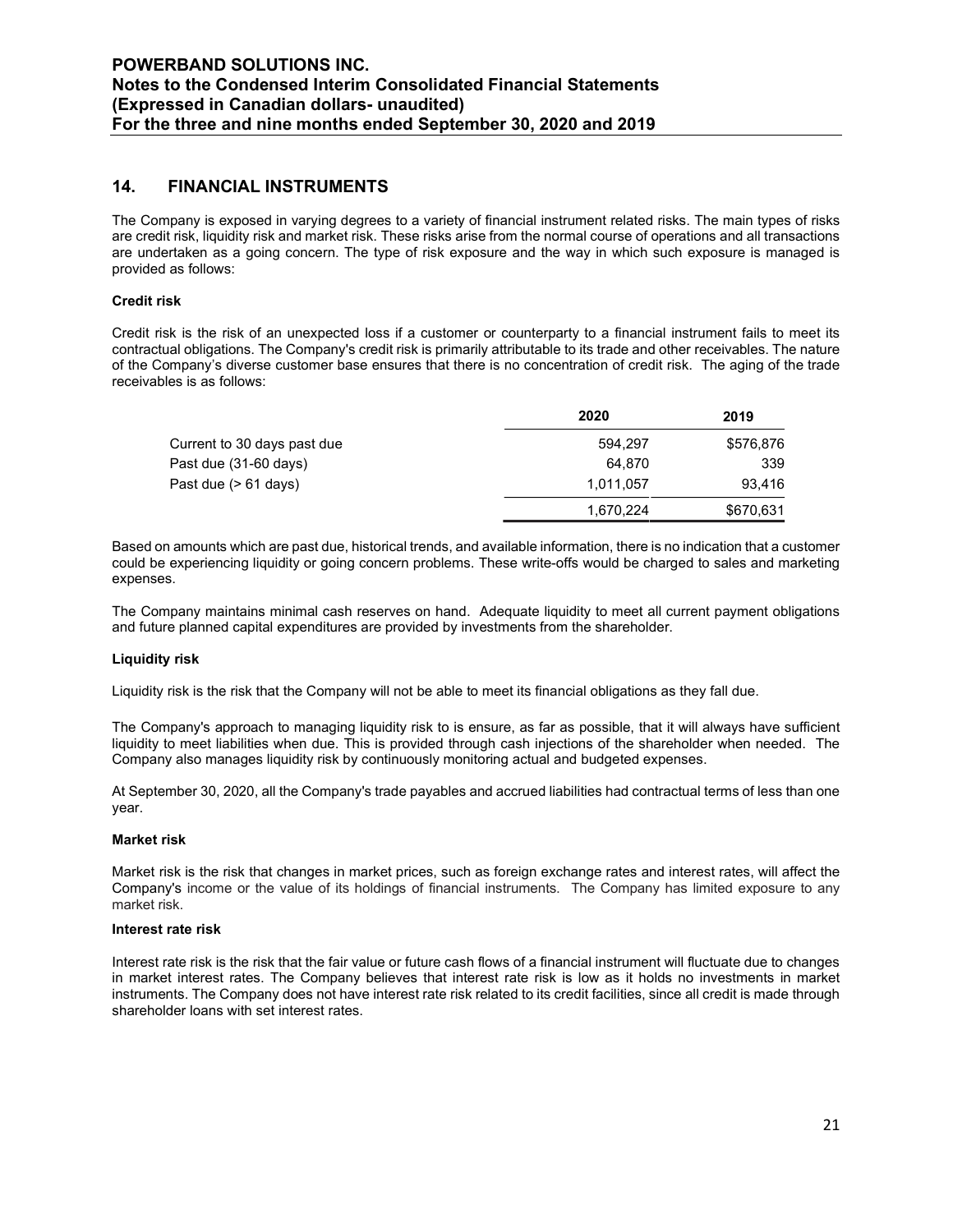# 14. FINANCIAL INSTRUMENTS (continued)

#### Currency risk

No portion of the Company's revenues and operating costs are realized in currencies other than its functional currency. As a result, the Company is not exposed to currency risk on these types of transactions.

#### Fair value

The Company classifies its fair value measurements within a fair value hierarchy, which reflects the significance of the inputs used in making the measurements as defined in IFRS 13 - Financial Instruments: Fair Value Measurement ("IFRS 13").

Level 1 – Unadjusted quoted prices at the measurement date for identical assets or liabilities in active markets.

Level 2 – Observable inputs other than quoted prices included in Level 1, such as quoted prices for similar assets and liabilities in active markets; quoted prices for identical or similar assets and liabilities in markets that are not active; or other inputs that are observable or can be corroborated by observable market data.

Level 3 – Unobservable inputs which are supported by little or no market activity. As required by IFRS 13, assets and liabilities are classified in their entirety based on the lowest level of input that is significant to the fair value measurement.

The fair value of cash, trade receivables, trade payables and accrued liabilities all approximate their carrying values due to their short-term nature. Cash is measured at fair value using Level 1 inputs. The federal development loan, accounts payable, convertible debt, loan, and due to related parties' balances are classified as Level 2.

### 15. CAPITAL MANAGEMENT

The Company's objectives when managing capital are to safeguard the Company's ability to continue as a going concern in continue to develop and market its software applications. The capital structure of the Company consists of equity attributable to common shareholders, comprised of issued capital and deficit. The Company maintains and adjusts its capital structure based on changes in economic conditions and the Company's planned requirements. The Company may adjust its capital structure by issuing new equity, issuing new debt, and controlling the capital expenditures program. The Company is not subject to externally imposed capital requirements. The Company is dependent on financing from shareholders to develop its properties and fund its activities. There were no changes in the Company's approach to capital management during the three-month period ended September 30, 2020.

# 16. LEGAL CLAIMS

In August 2018, the Company was served a Notice of Civil Claim in the Superior Court of British Columbia by Advanced Media Solutions Limited ("AMSL"), a Company incorporated pursuant to the laws of the British Virgin Islands. AMSL is seeking payment of USD\$450,000. The Company disputes the facts set out in the Civil Claim and has filed a Response to Civil Claim, as well as a Counterclaim to the Plaintiff and other individuals and entities involved for damages. The Company believes the claim is without merit. The Company has assessed the claim as highly unlikely to be successful.

In May 2019, the Company was served a Notice of Civil Claim in the Superior Court of British Columbia by Paul Mountney and Paulette Mountney, a 1former consultant of the Company and the sole shareholder of LeadSource Canada Inc., respectively. The amount of the Claim is approximately \$565,000. The Company believes the claim is without merit. The Company has assessed the claim as highly unlikely to be successful.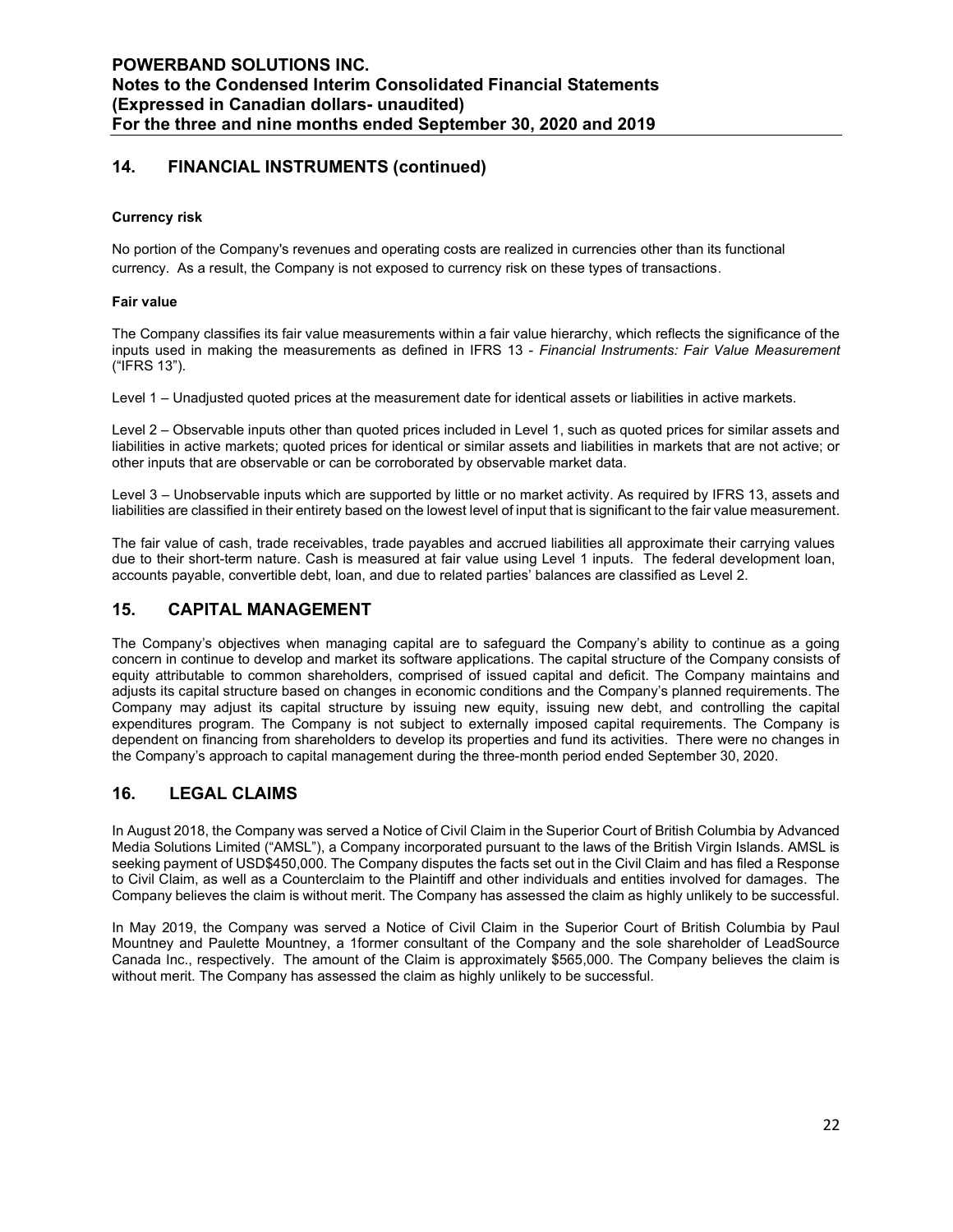# 16. LEGAL CLAIMS (continued)

In November 2020, the Company was served a Notice of Civil Claim in the Superior Court of British Columbia by Miller Thomson LLP, a former law firm providing services to the Company. The amount of the claim is \$69,127. The Company will be filing a response to the civil claim disputing the claim within the allotted time to file the response.

Frunzi v. MUSA Auto Holdings, LLC, Texas District Court, Dallas County, Case # DC-18-14445: Mr. Frunzi's employment was terminated for cause on September 5, 2018 based on a pattern of conduct that put the Company at significant risk. Under the terms of Mr. Frunzi's employment agreement, he is not entitled to a severance payment and forfeits any vested profit interest units if he is terminated for cause. Mr. Frunzi is suing MUSA for alleged breach of his employment agreement and contends that he was terminated for trying to bring attention to supposed misconduct by the CEO. Mr. Frunzi seeks money damages in the amount of the severance payment specified in his employment agreement, which includes 18 months' base salary, his prior year's bonus, and health insurance premiums for 18 months. He also seeks the value of 861 profit interest units that vested (prior to forfeiture) under his grant agreement before his employment was terminated. The amount in controversy is about \$427,500, not including the value of any profit interest units claimed by Mr. Frunzi. The case will proceed to trial in Dallas County on March 30, 2021

In Re: Reagor-Dykes Motors, LP, Unites States Bankruptcy Court, Northern District of Texas, Case # 18-50214 rlj11: The Reagor-Dykes Auto Group bankruptcy includes 11 separate motor vehicle dealership entity bankruptcies that have been filed dating back to as early as August 2018. Each of the debtor entities have filed for Bankruptcy under Chapter 11 of the Bankruptcy Code seeking to reorganize their operations and the cases have been consolidated for joint administration. Over 1,300 pre-petition consumers of the Reagor-Dykes' entities were negatively impacted because Reagor-Dykes failed to properly transfer titles and register vehicles as was contemplated by the applicable consumer contracts. MUSA was in active litigation with the third-party dealership holding the title for the remaining vehicle; however, it dismissed that lawsuit as a result of a bankruptcy court order that was entered. Specifically, Mr. Mitchell filed and had a hearing regarding a Motion to Enforce Settlement Agreement seeking entry of a court order that would require the third-party dealership holding the title to deliver it to MUSA to be registered in its name. The Court granted that order and the parties worked to have the title registered in MUSA's name consistent with the terms of the Lease between MUSA and Mr. Mitchell and Mr. Mitchell's title has been transferred. MUSA is still working to transfer some remaining titles, but MUSA has those original titles in its possession and the remaining issues are not in litigation and do not impact MUSA based on MUSA's understanding of the parties' relationship.

# 17. LEASES

IFRS 16 Leases sets out the principles for recognition, measurement, presentation, and disclosure of leases. It eliminates the classification of leases as either operating or finance leases required by IAS 17 and introduces a single lessee accounting model.

The Company leases its office space in Canada, and the office space the USA. On adoption of IFRS 16, the Company recognized lease liabilities. The term of the Canadian leases is for 5 years with an option to renew and the USA lease has a term of 9 years with an option to renew.

Leases are recognized as a right-to-use asset with a corresponding liability at the date at which the leased asset is available for use. Each lease payment is allocated between the liability and the finance cost. The finance cost is charged to the consolidated statements of loss and comprehensive loss over the lease period to produce a constant periodic rate of interest on the remaining balance of the liability for each period. The right-of-use asset is depreciated over the shorter of the asset's useful life and the lease term on a straight-line basis.

Lease payments are discounted using the interest rate implicit in the lease. If that rate cannot be determined, the Company's incremental borrowing rate is used, being the rate that the Company would have to pay to borrow the funds necessary to obtain an asset of similar value in a similar economic environment with similar terms and conditions.

The liability pertaining to the lease of the facilities was measured at the present value of the remaining lease payments, discounted using the Company's incremental borrowing rate of 15% for Canadian leases 5.75% for USA leases and . The associated right-of-use asset was measured at the value of the lease liability plus the estimated cost of restoring the facility. As a result, on September 30, 2020, the Company recognized total lease liabilities of \$4,608,977 and rightof-use assets of \$4,259,111.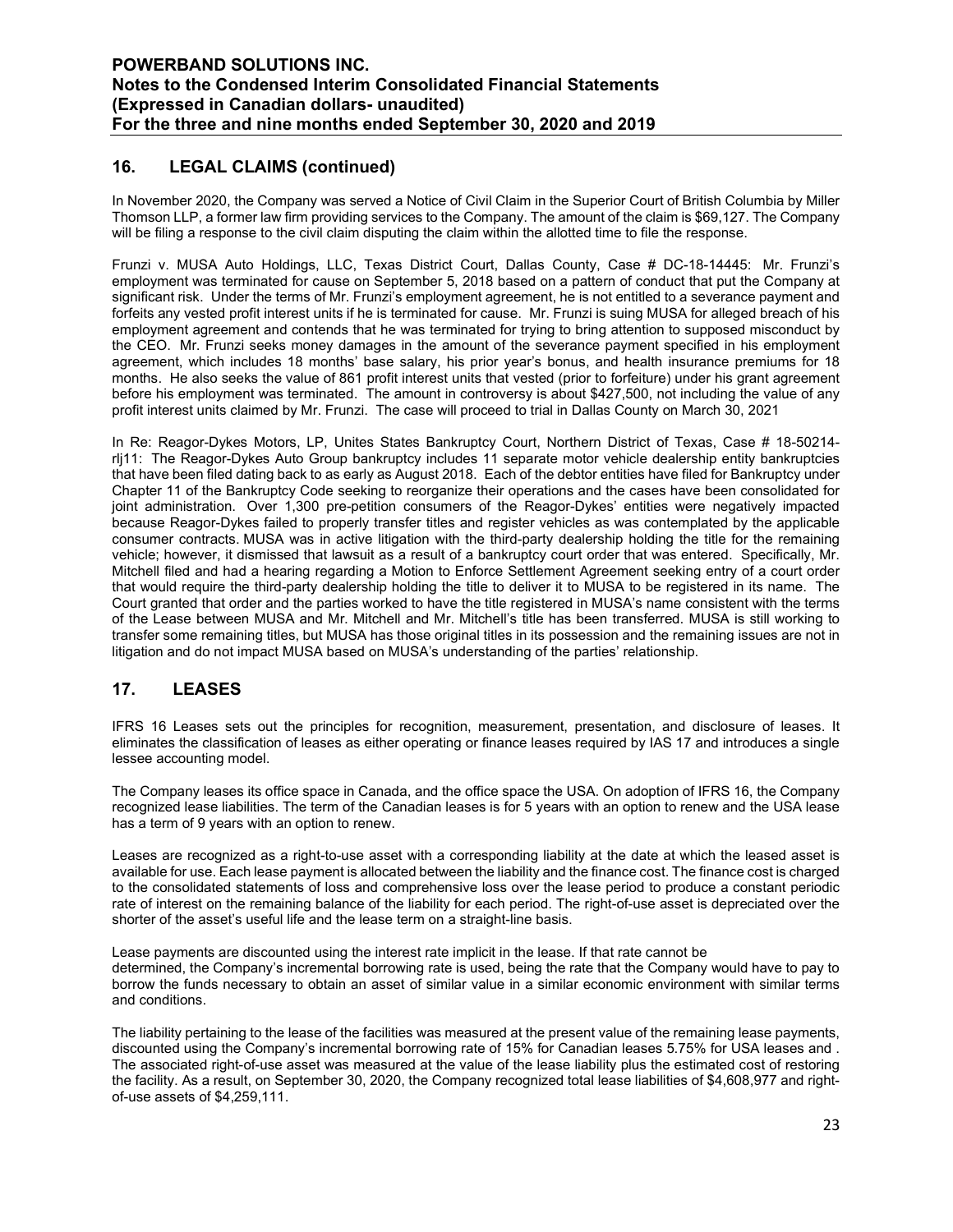# 17. LEASES (continued)

| <b>POWERBAND SOLUTIONS INC.</b>                                                         |                 |                       |                       |
|-----------------------------------------------------------------------------------------|-----------------|-----------------------|-----------------------|
| Notes to the Condensed Interim Consolidated Financial Statements                        |                 |                       |                       |
| (Expressed in Canadian dollars- unaudited)                                              |                 |                       |                       |
| For the three and nine months ended September 30, 2020 and 2019                         |                 |                       |                       |
|                                                                                         |                 |                       |                       |
| <b>LEASES (continued)</b><br>17.                                                        |                 |                       |                       |
|                                                                                         |                 |                       |                       |
| Company's lease liability and the right-of-use assets for the facilities is as follows: |                 |                       |                       |
| Lease liability                                                                         |                 |                       |                       |
|                                                                                         | Canada          | <b>USA</b>            | Total                 |
| Balance as at December 31, 2019                                                         | \$<br>294,358   | \$<br>4,613,409       | \$<br>4,907,767       |
| Payments<br>Currency translation adjustment                                             | (80, 226)       | (568, 314)<br>123,221 | (648, 540)<br>123,221 |
| Accrection expense                                                                      | 28,683          | 197,845               | 226,528               |
| Balance September 30, 2020                                                              | 242,815         | 4,366,161             | 4,608,976             |
|                                                                                         |                 |                       |                       |
|                                                                                         | 77,716          | 528,380               | 606,096               |
| Less current portion                                                                    |                 | \$<br>3,837,781       | \$<br>4,002,880       |
| Long-term                                                                               | \$<br>165,099   |                       |                       |
| <b>Right-of-use-asset</b>                                                               |                 |                       |                       |
|                                                                                         |                 |                       |                       |
| Balance as at December 31, 2019                                                         | \$<br>276,406   | \$<br>4,396,271       | \$<br>4,672,677       |
| Currency translation adjustment                                                         |                 | 119,261               |                       |
| Amortization                                                                            | \$<br>(59, 229) | \$<br>(473, 598)      | (532, 827)            |
| Balance September 30, 2020                                                              | 217,177         | 4,041,934             | \$<br>4,259,111       |
| 18.<br><b>INVENTORY</b>                                                                 |                 |                       |                       |

# 18. INVENTORY

Vehicle inventories are recorded at the lower of cost and net realizable value with cost determined on a specific item basis. In determining net realizable value for vehicles, the Company considers recent market data and trends such as loss histories along with the current age of the inventory.

During the nine months ended September 30, 2020, \$260,864 (Nil – 2019) of vehicles were included in Cost of Goods Sold.

### 19. CONVERTIBLE DEBENTURE

On November 4, 2019, the Company closed on unsecured convertible debentures in the principal amount of one million five hundred thousand dollars (\$1,500,000) (the "Debenture"). The Debenture was advanced in two tranches, the first advance on October 22, 2019 in the amount of one million dollars (\$1,000,000) and the second advance on October 30, 2019 in the amount of five hundred thousand dollars (\$500,000). There were no fees paid to finders in connection with the private placement. The Debenture will mature on October 22, 2020 and bear interest at a rate of 9% per annum. The principal amount of the Debenture is convertible into common shares of the Company ("Common Shares") at the option of the holder. The conversion price on the first advance of \$1,000,000 is \$0.065. The conversion price on the second advance of \$500,000 is \$0.085. At the election of the debenture holder, any accrued and unpaid interest may be converted into Common Shares at a conversion price equal to the Market Price (as such term is defined in the Polices of the TSXV) at the time of such conversion.

|                                                                        | September 30, | December 31, |
|------------------------------------------------------------------------|---------------|--------------|
|                                                                        | 2020          | 2019         |
| Opening balance                                                        | \$1,387,791   | \$           |
| Undiscounted balance as at October 22, 2019                            |               | 1,500,000    |
| Less: effect of discounting using the incremental borrowing rate as at |               |              |
| the date of initial application at 20%.                                |               | (137,500)    |
| Discounted balance as at October 22, 2019                              | 1,387,791     | 1,362,500    |
| Accretion expense                                                      | 67,952        | 25,291       |
| Balance as end of period                                               | \$1,455,743   | \$1,387,791  |
|                                                                        |               |              |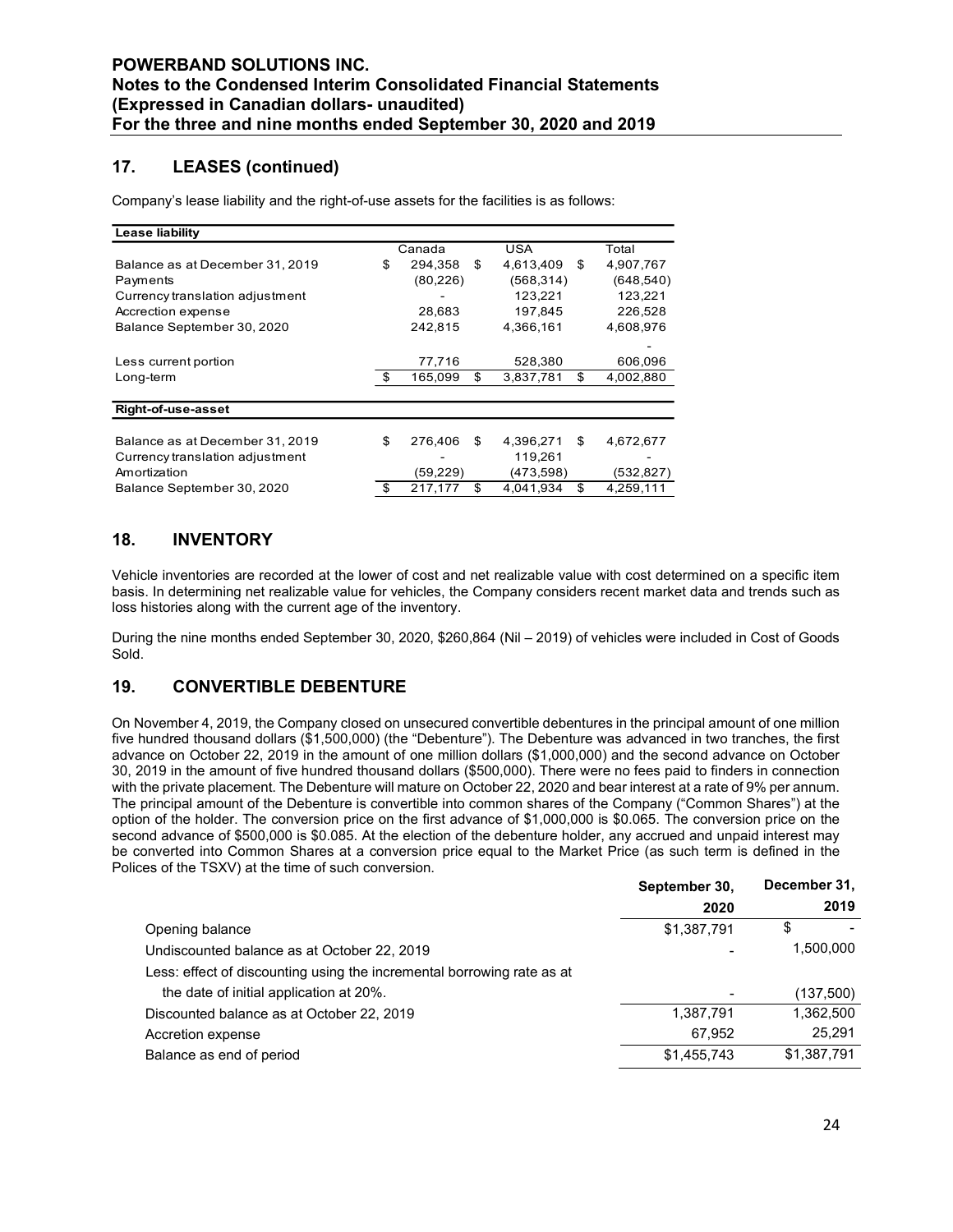# 19. CONVERTIBLE DEBENTURE (continued)

During the period PowerBand Solutions US Inc., a U.S. based subsidiary of the Company entered into a non-brokered private placement of unsecured convertible debentures (the "Debentures") in the aggregate principal amount of USD \$10 million with each Debenture having a face value of USD \$10,000. The Debentures were closed in tranches, mature on March 6, 2023 and bear interest at a rate of 9% per annum, payable monthly in cash. PowerBand US can prepay, on 30 days advance notice, all or any part of the principal and accrued but unpaid interest, at no penalty.

The Debenture holders, at any time during the term, shall have the option to exchange any number of its Debentures into (i) Common Shares of PowerBand US, and (ii) Common Shares of PowerBand's Canadian leasing division, on the basis of one Debenture for each of one Common Share of PowerBand US and one Common Share of PowerBand's Canadian leasing division. Assuming the conversion of all of the Debentures the holders would own 9% interest in PowerBand US and a 9% interest in PowerBand's Canadian leasing division.

In connection with the private placement, the Company issued 2,500,000 share purchase warrants, with a fair value of \$180,546, entitling it to acquire common shares of the Company at an exercise price of \$0.30 for a period of 24 months. The warrants were valued using the Black-Scholes option pricing model using the following assumptions:

On June 19, 2020, the Debentures were amended and restated from USD \$10 million to USD \$6 million converting into the same subsidiary interests described above. On June 24, 2020, the Debentures were converted by the holders into a 9% interest in PowerBand US and a 9% interest in PowerBand's Canadian leasing division.

| Share price at grant date:           | \$0.15  |        |
|--------------------------------------|---------|--------|
| Risk free interest rate:             | 0.72%   |        |
| Expected life of warrants:           | 2 years |        |
| Expected annualized volatility:      | 123%    |        |
| Expected dividend yield:             |         |        |
| Black-Scholes value of each warrant: |         | \$0.07 |

|                                 | September 30,<br>2020 | December 31,<br>2019 |
|---------------------------------|-----------------------|----------------------|
| Balance at beginning of period  | S                     | \$                   |
| <b>Issued</b>                   | 8,093,199             |                      |
| Financing costs                 | (180, 546)            |                      |
| Foreign exchange movement       | 44.401                |                      |
| <b>Conversion of Debentures</b> | (7,957,054)           |                      |
| Balance at end of period        | \$                    |                      |
|                                 |                       |                      |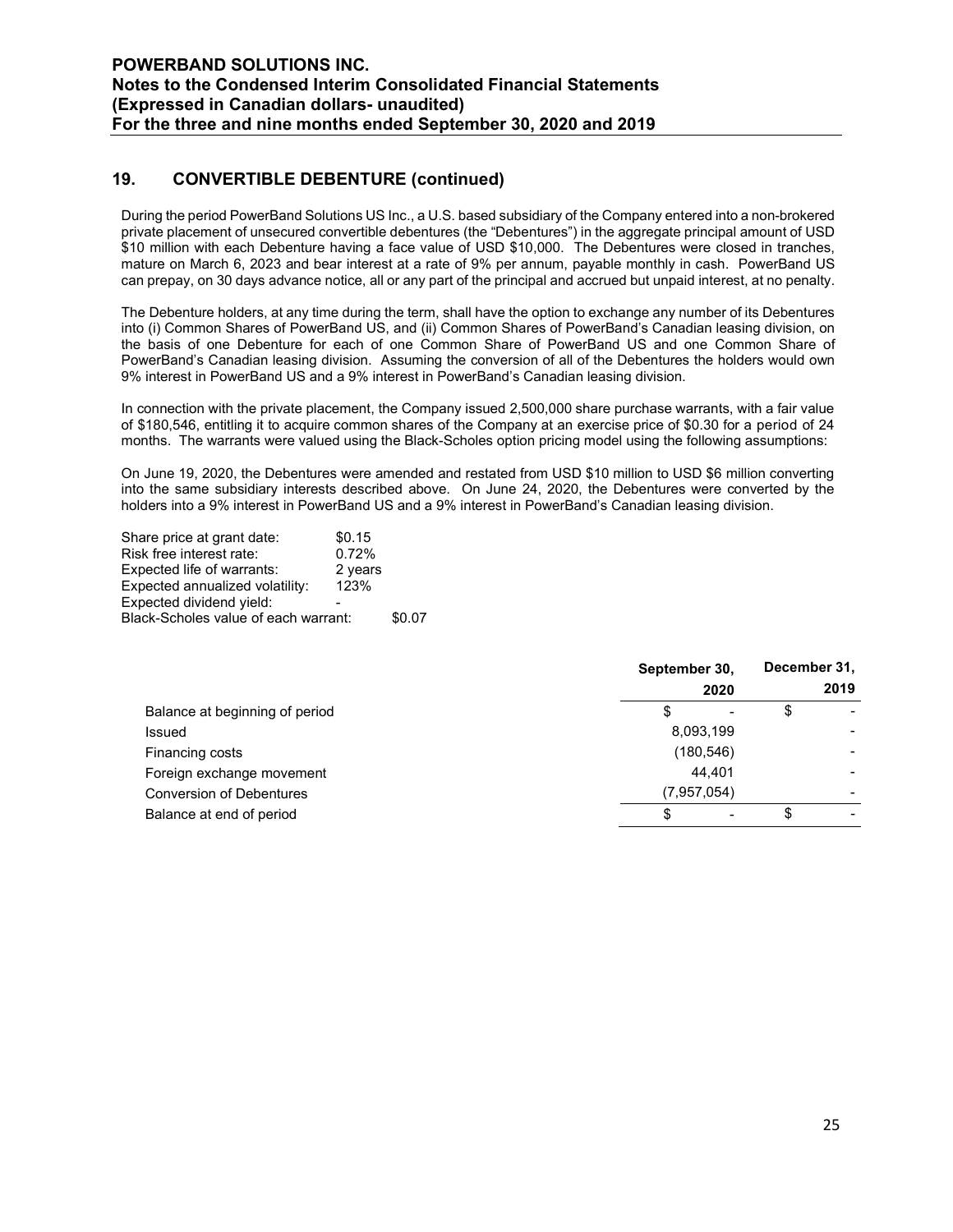### 20. SEGMENTED REPORTING

| For the three and nine months ended September 30, 2020 and 2019                                                                                                                                                                                                                                                                                                                                                                                                                                                                                                                                                                                                                                           |             |      | (Expressed in Canadian dollars- unaudited) |            |                                      |            |           |
|-----------------------------------------------------------------------------------------------------------------------------------------------------------------------------------------------------------------------------------------------------------------------------------------------------------------------------------------------------------------------------------------------------------------------------------------------------------------------------------------------------------------------------------------------------------------------------------------------------------------------------------------------------------------------------------------------------------|-------------|------|--------------------------------------------|------------|--------------------------------------|------------|-----------|
| 20.<br><b>SEGMENTED REPORTING</b>                                                                                                                                                                                                                                                                                                                                                                                                                                                                                                                                                                                                                                                                         |             |      |                                            |            |                                      |            |           |
| Operating segments are components of an entity that engage in business activities from which they earned revenues<br>and incur expenses the operations for which can be clearly distinguished and for which the operating results are<br>regularly reviewed by a chief operating decision maker to make resource allocation decisions and to assess<br>performance. During the nine months ended September 30, 2020 the VP of Corporate Development served in the<br>function of the Chief Operating Decision Maker (CODM). The VP of Corporate Development is responsible for<br>allocating resources and assessing the performance of the following segments: Canadian operations and US<br>operations. |             |      |                                            |            |                                      |            |           |
|                                                                                                                                                                                                                                                                                                                                                                                                                                                                                                                                                                                                                                                                                                           |             |      |                                            |            |                                      |            |           |
| Transactions between reportable segments are accounted for in accordance with the accounting policies described in<br>the summary of significant accounting policies.                                                                                                                                                                                                                                                                                                                                                                                                                                                                                                                                     |             |      |                                            |            |                                      |            |           |
| The companies CODM measures the performance of each operating segment based on operating profit (loss). The<br>segmented information is set out in the following tables:                                                                                                                                                                                                                                                                                                                                                                                                                                                                                                                                  |             |      |                                            |            |                                      |            |           |
|                                                                                                                                                                                                                                                                                                                                                                                                                                                                                                                                                                                                                                                                                                           |             |      | Three months ended September 30, 2020      |            | Nine months ended September 30, 2020 |            |           |
| <b>Revenue</b>                                                                                                                                                                                                                                                                                                                                                                                                                                                                                                                                                                                                                                                                                            | Canada      |      | <b>USA</b>                                 | Total      | Canada                               | <b>USA</b> | Total     |
| <b>External revenues</b>                                                                                                                                                                                                                                                                                                                                                                                                                                                                                                                                                                                                                                                                                  | \$<br>6,716 | - \$ | 169,426 \$                                 | 176,142 \$ | 150,446 \$                           | 196,418 \$ | 346,864   |
| Inter-segment revenue                                                                                                                                                                                                                                                                                                                                                                                                                                                                                                                                                                                                                                                                                     | 400,583     |      |                                            | 400,583    | 1,254,407                            |            | 1,254,407 |

|                                                                                                                                                                          | the summary of significant accounting policies. |     |            |            |                 |                                                    |            |
|--------------------------------------------------------------------------------------------------------------------------------------------------------------------------|-------------------------------------------------|-----|------------|------------|-----------------|----------------------------------------------------|------------|
| The companies CODM measures the performance of each operating segment based on operating profit (loss). The<br>segmented information is set out in the following tables: |                                                 |     |            |            |                 |                                                    |            |
|                                                                                                                                                                          | Three months ended September 30, 2020           |     |            |            |                 | Nine months ended September 30, 2020               |            |
| Revenue                                                                                                                                                                  | Canada                                          |     | <b>USA</b> | Total      | Canada          | <b>USA</b>                                         | Total      |
| <b>External revenues</b>                                                                                                                                                 | \$<br>6,716                                     | -\$ | 169,426 \$ | 176,142 \$ | 150,446 \$      | 196,418 \$                                         | 346,864    |
| Inter-segment revenue                                                                                                                                                    | 400,583                                         |     |            | 400,583    | 1,254,407       |                                                    | 1,254,407  |
| <b>Total Revenues</b>                                                                                                                                                    | \$<br>407,299 \$                                |     | 169,426 \$ | 576,725 \$ | 1,404,853 \$    | 196,418 \$                                         | 1,601,271  |
| <b>Operating loss before</b>                                                                                                                                             | Three months ended September 30, 2020<br>Canada |     | <b>USA</b> | Total      | Canada          | Nine months ended September 30, 2020<br><b>USA</b> | Total      |
| other income                                                                                                                                                             | \$<br>2,030,290 \$                              |     | 848,138 \$ | 2,878,428  | 5,518,254       | \$<br>2,212,140 \$                                 | 7,730,394  |
|                                                                                                                                                                          |                                                 |     |            |            | 291,094         |                                                    | 291,094    |
|                                                                                                                                                                          |                                                 |     |            |            |                 |                                                    |            |
| Interest in joint venture<br>Net loss for the period                                                                                                                     | \$<br>2,030,290 \$                              |     | 848,138 \$ | 2,878,428  | \$<br>5,809,348 | \$<br>2,212,140 \$                                 | 8,021,488  |
|                                                                                                                                                                          |                                                 |     |            |            |                 | September 30, 2020                                 |            |
|                                                                                                                                                                          |                                                 |     |            |            | Canada          | <b>USA</b>                                         | Total      |
| Segmented assets                                                                                                                                                         |                                                 |     |            | \$         | 3,867,670<br>\$ | 7,111,326 \$                                       | 10,978,996 |

|                       |  | Canada                    | USA       | Total      |
|-----------------------|--|---------------------------|-----------|------------|
| Segmented assets      |  | \$ 3,867,670 \$ 7,111,326 | - \$      | 10.978.996 |
| Segmented liabilities |  | 4,579,793                 | 6,208,419 | 10,788,212 |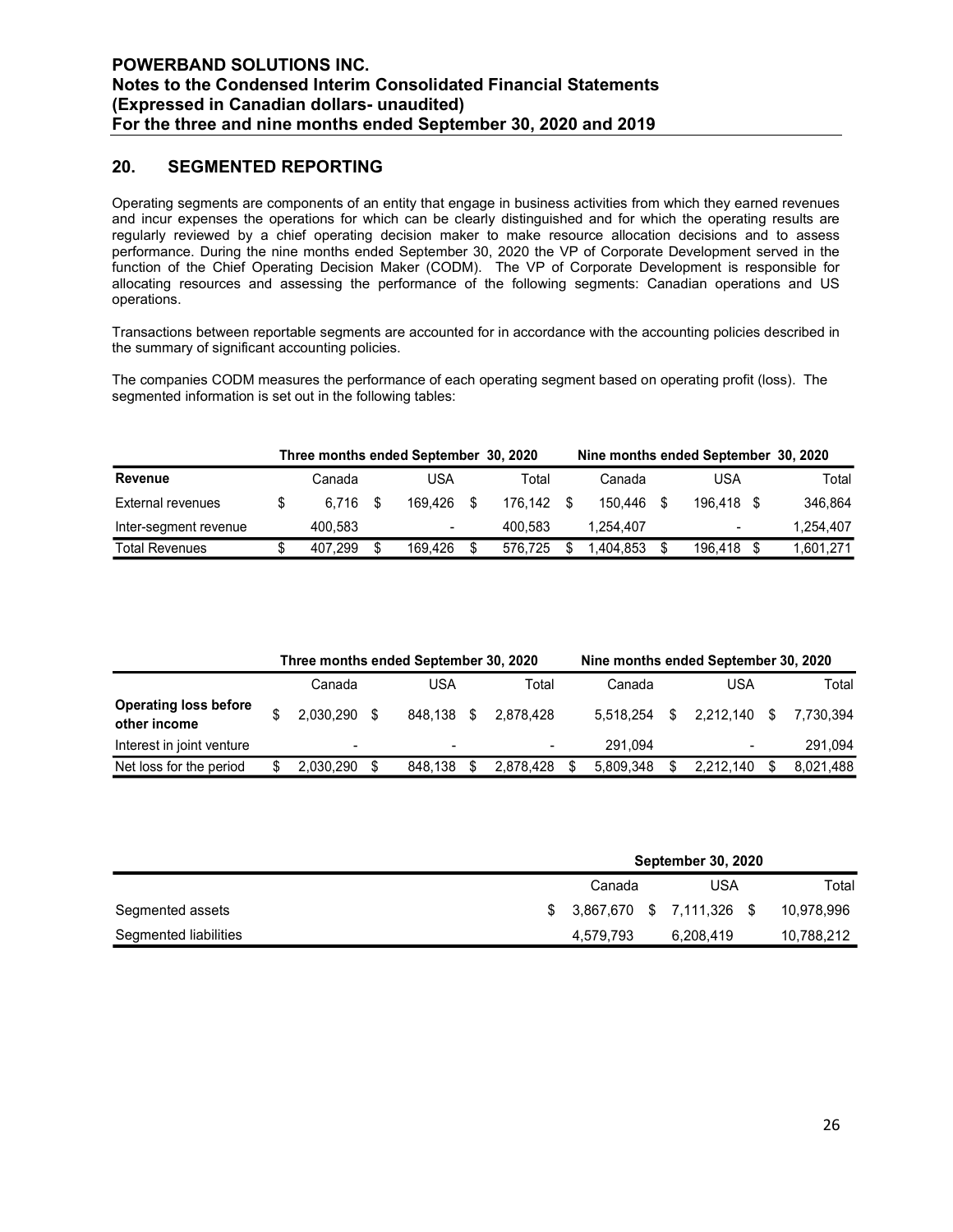### 20. SEGMENTED REPORTING (continued)

#### Disaggregation of revenue

| (Expressed in Canadian dollars- unaudited)<br>For the three and nine months ended September 30, 2020 and 2019                                                                                                                                                                                                                                                                                                                                                                                                                  |                                                 |            |                  | Notes to the Condensed Interim Consolidated Financial Statements |            |   |           |
|--------------------------------------------------------------------------------------------------------------------------------------------------------------------------------------------------------------------------------------------------------------------------------------------------------------------------------------------------------------------------------------------------------------------------------------------------------------------------------------------------------------------------------|-------------------------------------------------|------------|------------------|------------------------------------------------------------------|------------|---|-----------|
| 20.<br><b>SEGMENTED REPORTING (continued)</b>                                                                                                                                                                                                                                                                                                                                                                                                                                                                                  |                                                 |            |                  |                                                                  |            |   |           |
| <b>Disaggregation of revenue</b>                                                                                                                                                                                                                                                                                                                                                                                                                                                                                               |                                                 |            |                  |                                                                  |            |   |           |
| The significant majority of the Company's revenue is from contracts with customers. Taxes assessed by governmental                                                                                                                                                                                                                                                                                                                                                                                                             |                                                 |            |                  |                                                                  |            |   |           |
| authorities that are directly imposed on revenue transactions are excluded from revenue. In the following table revenue<br>is disaggregated by major lines of goods and services and timing of transfer of goods and services. The Company has<br>determined that these categories depict how the nature amount timing and uncertainty of its revenue in cash flows are<br>affected by economic factors. The table below also includes a reconciliation of the disaggregated revenue with the<br>Company's reportable segments |                                                 |            |                  |                                                                  |            |   |           |
|                                                                                                                                                                                                                                                                                                                                                                                                                                                                                                                                | Three months ended September 30, 2020<br>Canada | <b>USA</b> | Total            | Nine months ended September 30, 2020<br>Canada                   | <b>USA</b> |   | Total     |
| Vehicle and auction sales                                                                                                                                                                                                                                                                                                                                                                                                                                                                                                      | \$<br>6,716                                     |            | \$<br>$6,716$ \$ | 280,773                                                          | \$         | S | 280,773   |
| Software development sales                                                                                                                                                                                                                                                                                                                                                                                                                                                                                                     | 400,583                                         |            | 400,583          | 1,124,080                                                        |            |   | 1,124,080 |
| Lease origination revenue                                                                                                                                                                                                                                                                                                                                                                                                                                                                                                      |                                                 | 169,426    | 169,426          |                                                                  | 196,418    |   | 196,418   |

### 21. GOODWILL

Goodwill is recorded at cost less any reduction for impairment. Goodwill is tested for impairment on an annual basis or when evens occur that may indicate impairment. For this purpose, the Company considers both internal and external sources of information on an annual basis. The Company determine the recoverable amount, which is the greater of its value in use and its fair value less costs to sell, using discounted cash flows expected to be derived from the Company's operations and the appropriate discount rate. The projected cash flows are significantly affected by changes in assumptions about expected revenues, cost of sales estimated, and the discount rate. During the nine months ended September 30, 2020 the Company's goodwill was determined to not be impaired.

### 22. COVID-19

During the period, the global outbreak of COVID-19 (coronavirus) continued. COVID-19 has had had a significant impact on businesses through the restrictions put in place by the Canadian, provincial and municipal governments regarding travel, business operations and isolation/quarantine orders. At this time, it is unknown the extent of the impact the COVID-19 outbreak may have on the Company as this will depend on future developments that are highly uncertain and that cannot be predicted with confidence. These uncertainties arise from the inability to predict the ultimate geographic spread of the disease, and the duration of the outbreak, including the duration of travel restrictions, business closures or disruptions, and quarantine/isolation measures that are currently, or may be put, in place by Canada and other countries to fight the virus. Although there are uncertainties regarding the impact of COVID-19 the Company believes that the outbreak has accelerated acceptance of the Company's online service offerings due to the desire for consumers and dealers to conduct automotive transactions online, as opposed to in physical dealerships or auction sites.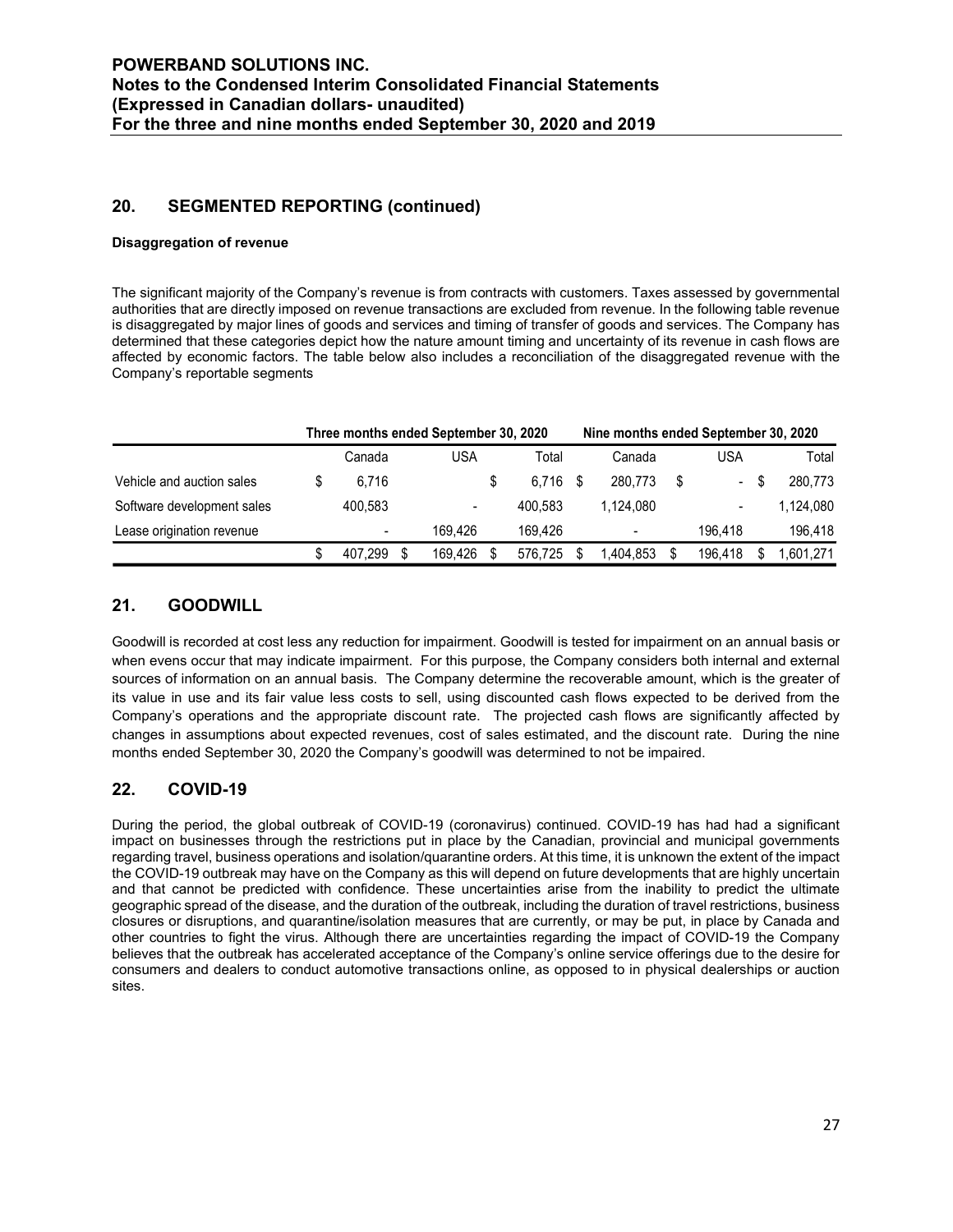# 23. GOVERNMENT ASSISTANCE

On April 11, 2020, the Government of Canada passed the Canada Emergency Wage Subsidy ("CEWS") to support employers facing financial hardship as measured by certain revenue declines as a result of the COVID-19 pandemic. Certain entities of the Corporation qualified for CEWS in the March to December qualification periods and during the nine month period ended September 30, 2020, the Corporation recognized a recovery of wage expense in amount of \$265,295. As at September 30, 2020, the Corporation recognized an amount receivable related to CEWS of \$9,481 included in trade and other receivables in the statement of financial position. On July 17, 2020, the Government of Canada announced they will extend CEWS to December 19, 2020. The Corporation will continue to monitor its eligibility under the program.

The Corporation received on April 22, 2020 the \$40,000 Canada Emergency Business Account ("CEBA") which is an interest-free loan to cover operating costs. Repaying the balance of the loan on or before December 31, 2022 will result in a loan forgiveness of \$10,000.

# 24. PAYCHECK PROTECTION PROGRAM LOAN

On April 17, 2020, the Company's 55% owned subsidiary MUSA Holdings, LLC received a loan totaling US\$458,400 under the U.S. Small Business Administration Paycheck Protection Program. Proceeds from this program have been used to assist U.S. small businesses during the COVID-19 pandemic in an effort to keep employees on the payroll and to contribute to utilities, rent and mortgage costs. The loan has a maturity of two years and an interest rate of 1%. The loan will be fully forgiven if the funds are used for payroll and utilities costs if at least 60% of the forgiven amount is used for payroll and full time equivalent employees remain on payroll during the eight week period following the receipt of the funds. Loan payments will also be deferred for six months. No collateral or personal guarantees are required.

# 25. SUBSEQUENT EVENTS

Subsequent to the three-month period ended September 30, 2020, the following corporate activities occurred:

- 1. On October 15th, 2020, the Company entered into an agreement to partner with one of the world's leaders in big-data and artificial intelligence to offer 4.5 million vehicles for sale and lease on the Company's virtual transaction platform, DRIVRZ.
- 2. On October 19, 2020, the Company announced that it will be offering U.S. consumers and automotive dealerships DRIVRZ-branded credit cards through an agreement with DigniFi, a leading U.S.-based autofinancing company.
- 3. On October 22, 2020, the Company announced that its U.S. leasing division, MUSA Auto Finance, LLC, had secured a second Forward Flow Purchase and Security Agreement with a California-based credit union for U.S. consumers and automotive dealers using the PowerBand virtual transaction platform.
- 4. On October 22, 2020, the sole holder of a \$1.5 million Convertible Debenture with a maturity date of October 22, 2020 elected to convert the entire principal, pursuant to an unsecured convertible note dated October 22, 2019. \$1.0 million of the principal amount was converted at a price of \$0.065, resulting in 15,384,615 common shares of the Company being issued. \$500,000 of the principal amount was converted at a price of \$0.085, resulting in 5,882,353 common shares of the Company being issued. In total, 21,266,968 common shares were issued as fully paid and non-assessable shares in the capital of PowerBand Solutions Inc. as of October 22, 2020. The securities issued are subject to a four month hold period which will expire on February 23, 2021.